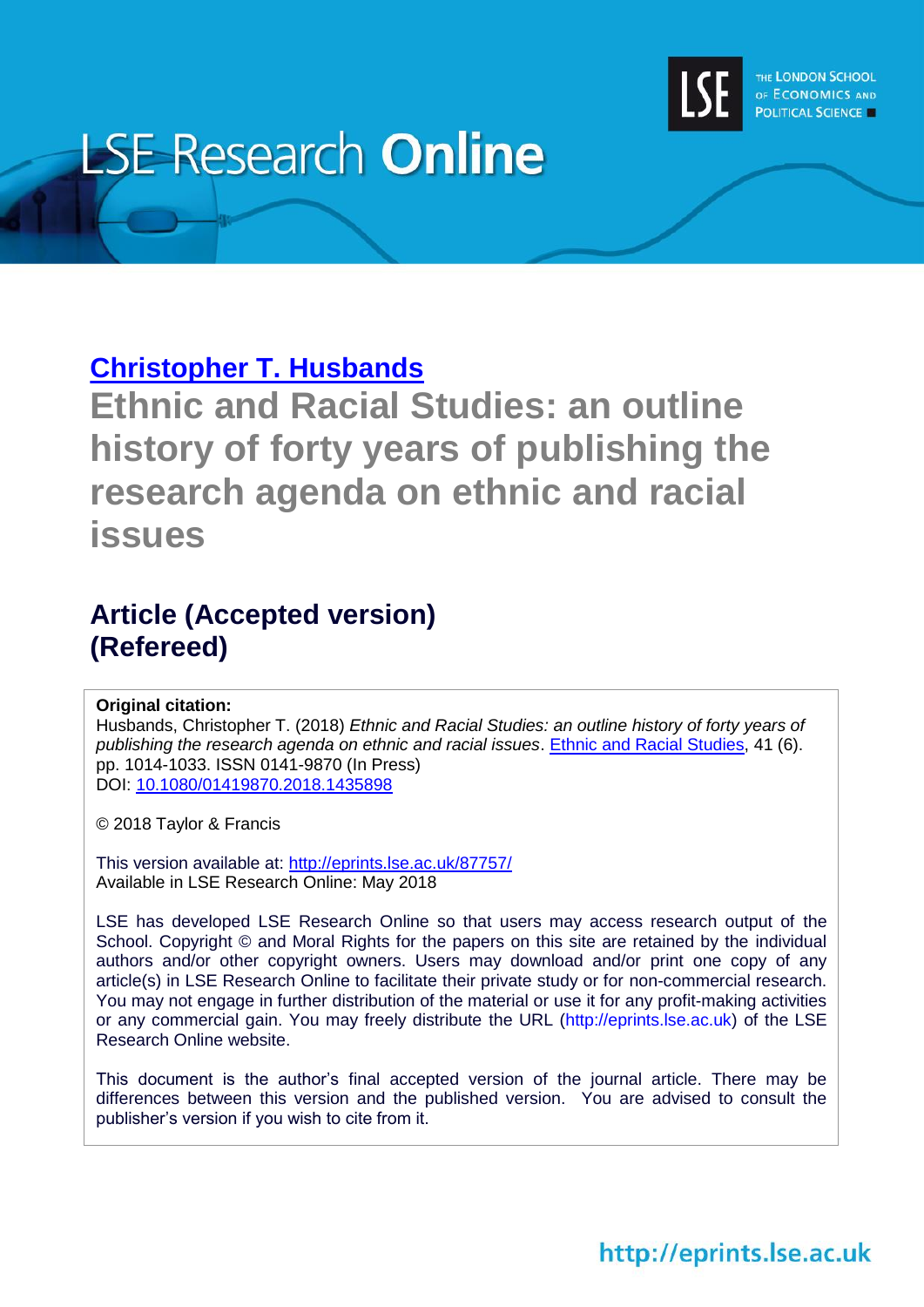*Ethnic and Racial Studies***: an outline history of forty years of publishing the research agenda on ethnic and racial issues**

Christopher T. Husbands

Emeritus Reader in Sociology, London School of Economics and Political Science

CONTACT Christopher T. Husbands c.husbands@lse.ac.uk

## **ABSTRACT**

*Ethnic and Racial Studies* [*ERS*] began publishing in 1978. Over the following forty years it developed in terms of its editorial arrangements, its format, the types of contribution published, the characteristics of its author contributors, the characteristics and methodologies of its articles, the topics that they described, and the countries whose circumstances they covered. The article describes these developments, mostly analysed by quinquennia; one issue of particular salience has been the increased feminization of the Editorial Board and of the corpus of authors. The article also discusses how book reviewing has been an important part of the journal's history, leading to the establishment in 2014 of *Ethnic and Racial Studies Review*.

KEYWORDS Ethnicity; race; gender; countries; methodologies; authors; topics; concepts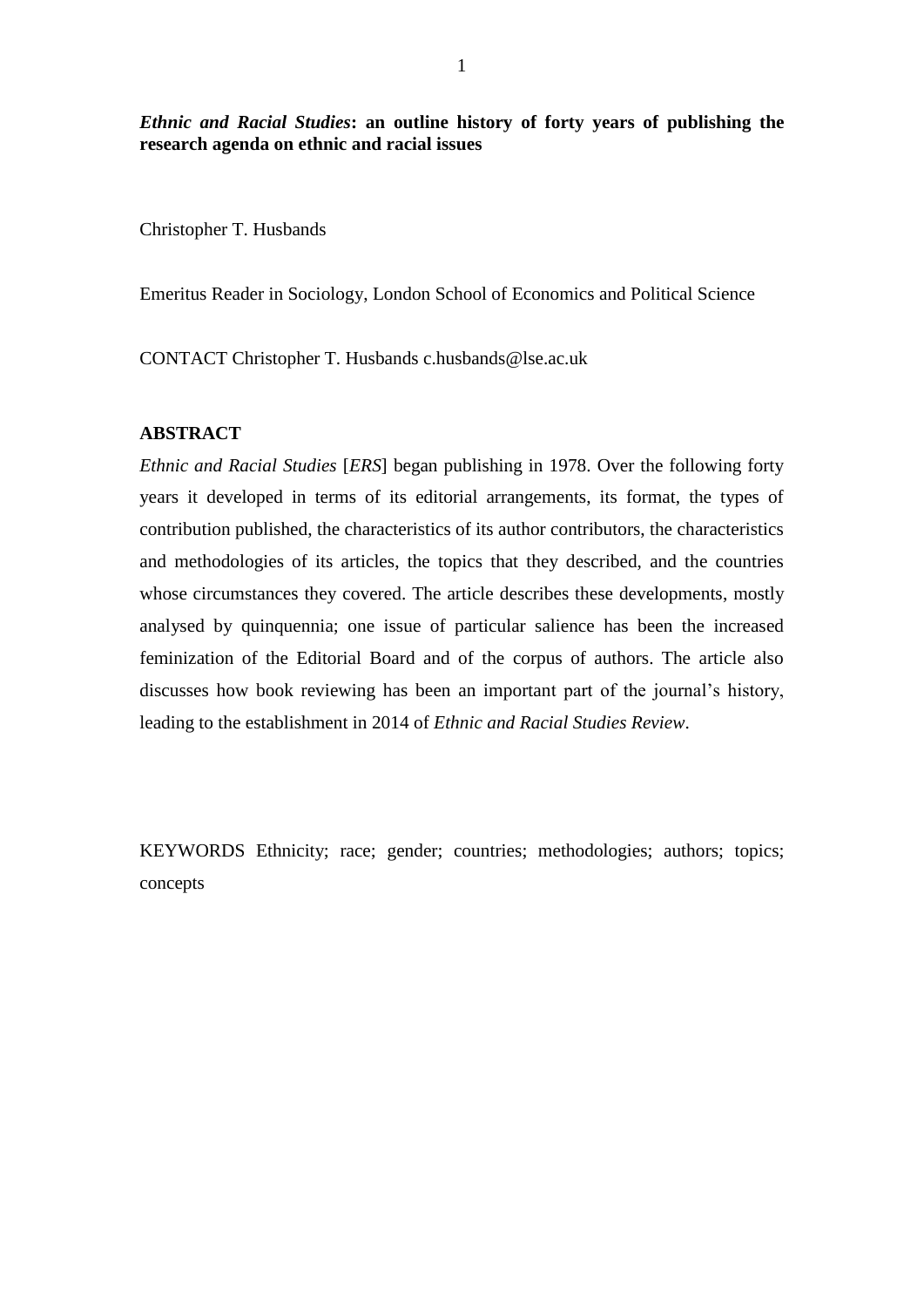When in January 1978 the first issue of *Ethnic and Racial Studies* [hereinafter *ERS*] was published by Routledge & Kegan Paul, it did not quite hit the newsstands with any éclat, but it did provide the first major academic journal in the United Kingdom that was devoted from an international and cross-national perspective specifically to the issues described in its title. True, there were already two journals covering the same general subject matter. *New Community*, the journal of the then-existing Commission for Racial Equality (formerly of the Community Relations Commission) had existed since 1971, but this was devoted far more to domestic issues and had largely UK contributors. *Race and Class* (formerly *Race* as founded in 1959) was produced from 1974 by the Institute of Race Relations but, since the earlier change of character of this organization, this had an explicitly Marxist emphasis (Mullard 1985). January 1978 was certainly a sensitive time in the UK in terms of the intended themes of the journal: the National Front, though by then well past its prime, was still capable of having an effect on domestic politics. The arrival of displaced Kenyan Asians in 1976, after the arrival of Ugandan Asians in 1972 and 1973, had certainly heightened inter-ethnic tensions, aggravated by Margaret Thatcher's now infamous 'swamping' metaphor, delivered in a television interview that was given, coincidentally, in January 1978.

Over the course of the full forty years *ERS* published 262 individual issues, including in this figure also the eleven *Ethnic and Racial Studies Review*s since April 2014 and counting as two issues the two bound into one hard-copy volume since 2016. From 1978 to 1997 there were four issues per year, from 1998 to 2007 six per year, then eight in 2008, nine in 2009, ten in 2010, twelve from 2011 to 2013, fourteen in 2014, and fifteen from 2015 to 2017. The ability to sustain this momentum must reflect both the centrality of the journal in its field and its ability to attract authors, but also the growth of academic interest in the topics that it covers.

For the record, 1,815 standard articles were published in the forty years from 1978 to 2017, to which should be added forty-eight introductions to Special Issues/Sections and one introduction to a Themed Issue that were of a length and content sufficient for their qualification as articles.<sup>1</sup> Also published were twenty-one research notes and twenty-one research reports, though in both cases almost wholly before 1998. Including the eleven issues of the *ERS Review* published since 2014,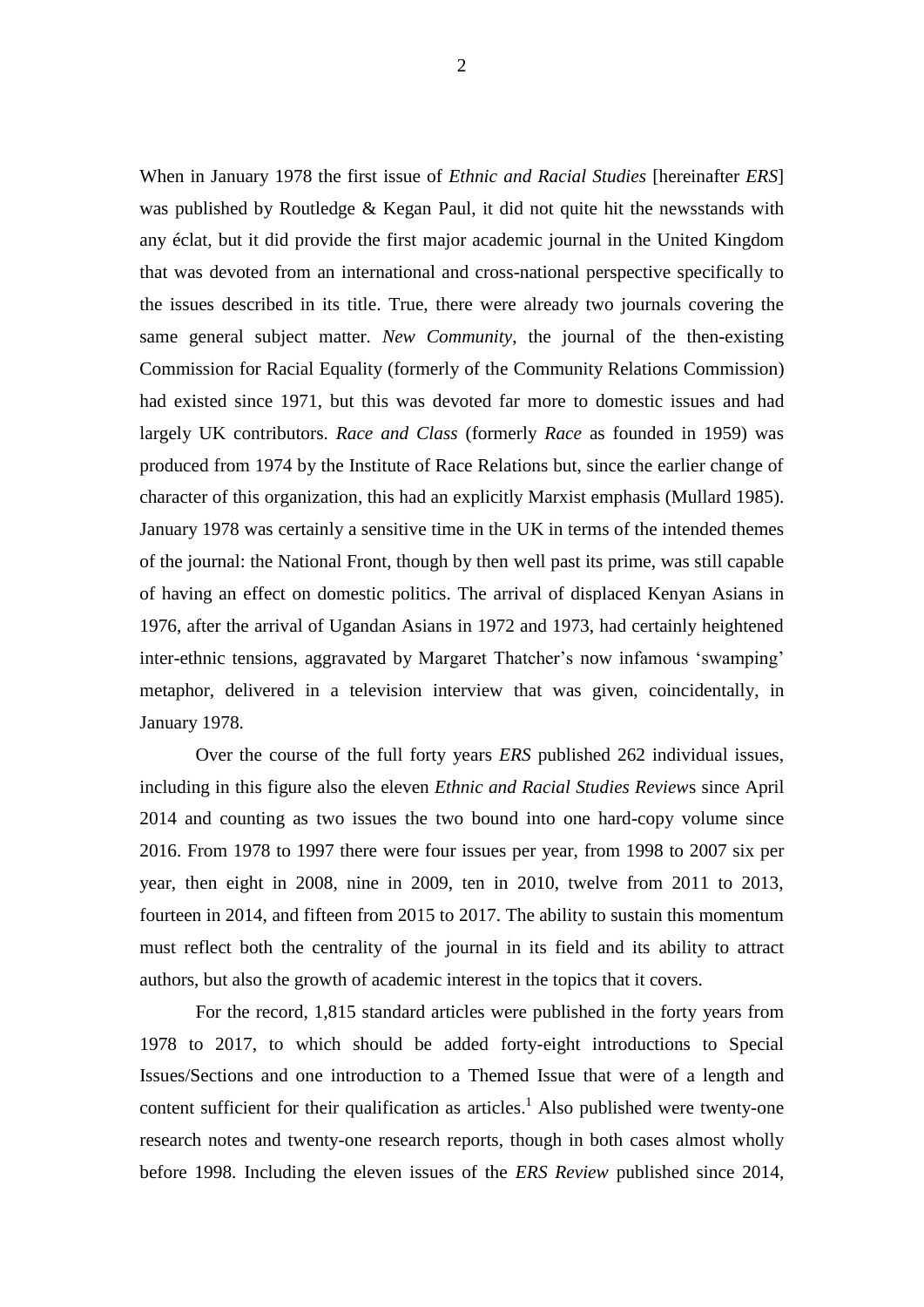there have to date been 3,048 book reviews and eighty review articles, reviewing between them 3,406 individual books. There have also been twenty-five published discussion or debate articles.

*ERS*'s life had begun with John Stone, then of St Anthony's College Oxford, as its Chief Editor, Norman Fainstein of the Department of Urban Affairs and Policy Analysis of the New School for Social Research in New York City as its American Editor, and Henri Giordan of the Centre National de la Recherche Scientifique in Paris as its French Editor. By the second issue the editors were listed as equals and the journal had acquired an additional American editor, Susan Fainstein of the Department of Urban Planning at Livingston College, Rutgers University in New Jersey, and also a board of so-called editorial advisors of thirty-one persons. This board was disproportionately American with fifteen members from the USA, and there were nine from the UK, three from France, and one each from Australia, Canada, The Netherlands and South Africa. There was just one woman among the thirty-one; by 1981 a further member was added  $-$  another man.<sup>2</sup>

The first issue's editorial statement said that the journal's purpose would be to discuss 'the relationship between ethnic and "racial" groups in Western, Communist and Third World societies'. It was to be an international forum and the editorial invited correspondence and debates. A Routledge & Kegan Paul publicity document in 1977 was similarly descriptive: 'a journal of ethnic, cultural and race relations providing an international forum for the publication of articles dealing with significant problems in this general area'.

The honour of the first article in the first issue of *ERS* went to Anthony H. Richmond of York University Ontario with an article entitled 'Migration, Ethnicity and Race Relations', setting an interest in the delineation of the subject that, as will be seen, has been a continuous later theme. Even so, as is to be expected and as a full content analysis of articles reveals, there have been interesting changes of emphasis over the forty years, seen in essence in the titles of the journal's Special Issues and issues with Special Sections. A first point to note is their increasing frequency. A Special Issue is seen as one where contributions on a single defined subject are solicited from particular authors or, occasionally, derived from papers at a previous conference with a special theme; these issues have usually had one or more external editors, but there are examples where the normal editors have done the soliciting of authors to contribute on a predetermined theme.<sup>3</sup> Between 1978 and 1987 there were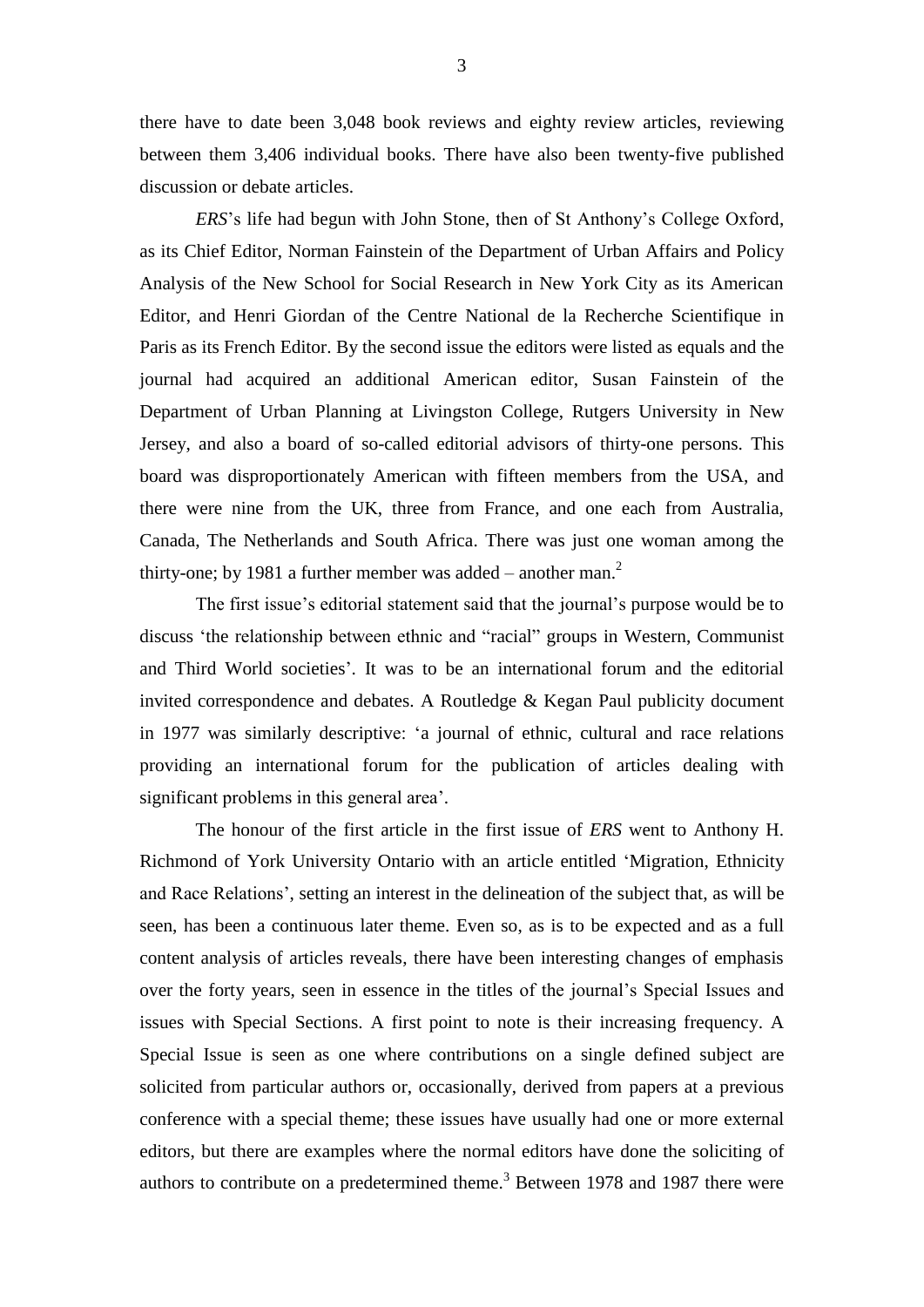five Special Issues of the forty issues in that decade (13 per cent); between 1988 and 1997 there were seven of forty (18 per cent); between 1998 and 2007 there were eighteen of sixty (30 per cent); and between 2008 and 2017 there were thirty-nine of 111 (35 per cent). The first Special Issue was as early as July 1979 on the topic of 'Internal Colonialism in Comparative Perspective'. There was no external editor, John Stone having written the introductory article. However, it qualifies as a Special Issue by being on a single named theme and, crucially, by Stone's use of that phrase in his introduction. The first example of a Special Issue with an external editor was in January 1984, again from Anthony Richmond, on 'The Future of Ethnic Nationalism'. During the 1990s there were special issues on some topics dominating the news agenda of that time: for example, Eastern Europe in January 1991 and Northern Ireland in October 1995. All these subjects reflect issues dominant at their time and still relevant but are now accompanied by topics with different intellectual origins and even, in some cases, a different vocabulary. Thus, alongside long-standing–topic subjects such as 'The first and second generations compared: generational change in Britain' (January 2014) and 'Immigrant incorporation in political parties: exploring the diversity gap' (April 2017) are 'Books, bodies, and bronzes: comparing sites of global citizenship creation' (October 2014) and 'Comparing super-diversity' (March 2015).

#### **The** *ERS* **editorial composition**

The editorial arrangement described as established from the second issue lasted till 1986. Evidence for 1987 is missing but by 1988 John Stone was the sole editor and was by then keen to pass on responsibility for the journal. During 1988 the publisher, Routledge, was negotiating for a new editorial team, which was based at the London School of Economics and Political Science. From July 1989 the new editor, Anthony Smith, was formally in post, with Christopher Husbands as Associate Editor, and as Book Review Editor Martin Bulmer, who for more than a year previously had been the named addressee for receiving books for review. Some changes were immediate: articles were now preceded by an abstract; affiliation details were placed at the end of each article; and, to complete a major makeover, the journal's cover was redesigned to its current red and black with globe motif and the title itself in upper case in the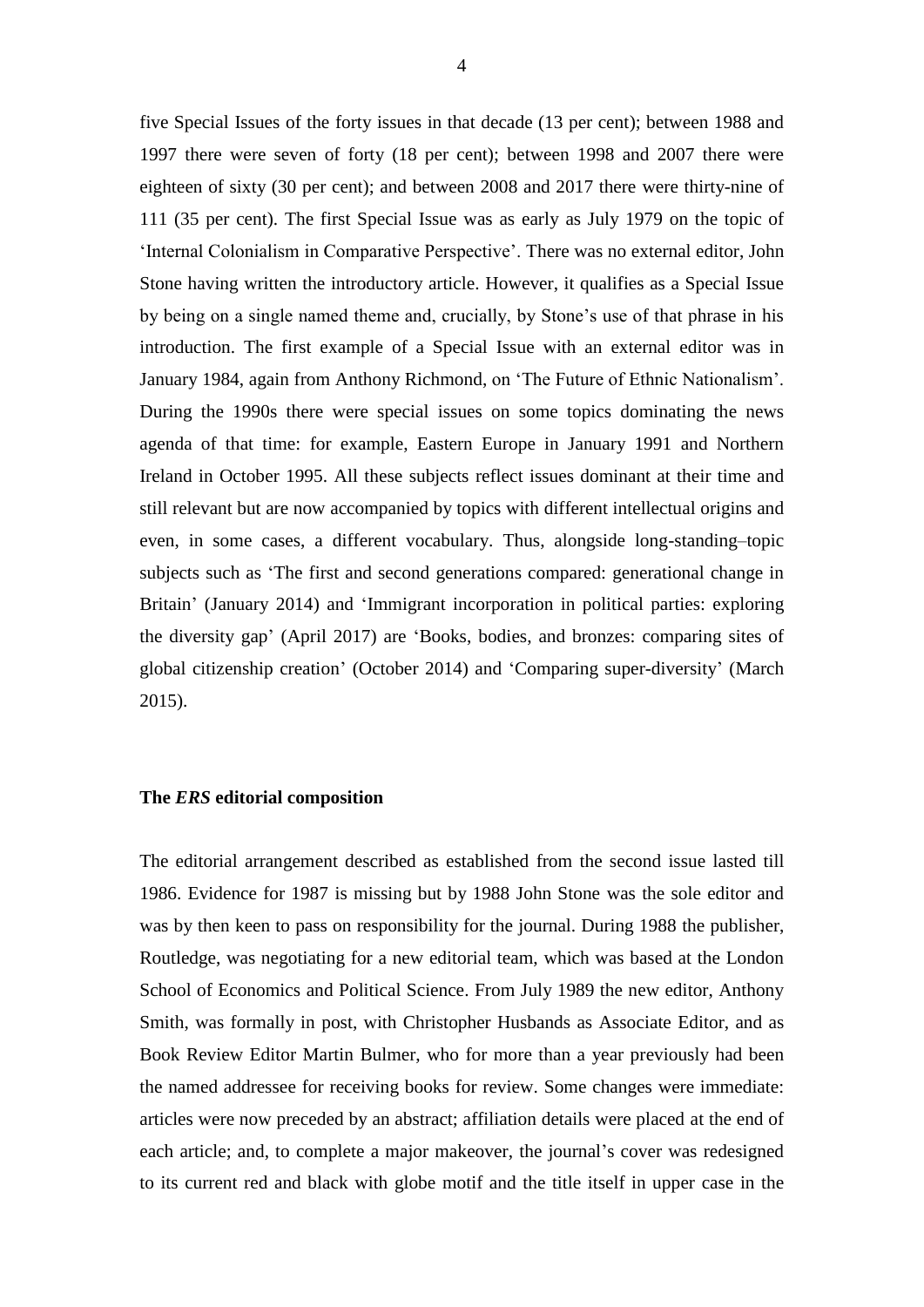distinctive angular-serif Cortez font. 4 The effect of Bulmer's appointment was particularly noticeable: the journal went from publishing per issue a mean of 5.8 ordinary book reviews and covering a mean of 7.2 books (also including those in Review Articles) from 1978 to April 1989 to 12.2 and 17.2 respectively from July 1989 to January 1992, the period when Bulmer was Book Review Editor. Bulmer also introduced a regular 'Books received' listing and a review feature in some issues of 'Classics Revisited', though this latter did not survive beyond 2000. Under three subsequent Book Review Assistants or Editors from April 1993 to May 1998, Alison Palmer, Jessica Jacobson and Chris Smaje (the last after the journal's move from LSE to the University of Surrey), the practice of reviewing large numbers of books continued even more enthusiastically with a per-issue mean of 22.1 reviews covering 26.4 books (also including Review Articles) to May 1998, the last issue for which there was formally a Book Review Editor; one issue in this last period contained fiftyseven book reviews and a review article, covering between them sixty-three books. Another high review-total for a single issue was fifty-one reviews covering fifty-three books.

Smith continued as sole Editor to January 1992, from April of that year being joined by Bulmer also as a full Editor. During 1993 and 1994 Smith increasingly withdrew to set up the Association for the Study of Ethnicity and Nationalism and in 1995 its house journal, *Nations and Nationalism*. During that period Smith was billed honorifically as General Editor, although the bulk of editorial work was being done by Bulmer. Through the entire period from 1989 Husbands remained Associate Editor, but John Solomos joined Bulmer as Associate Editor at the end of 1995. He retained that title formally till as late as 2008, though principally by oversight or insouciance as to nomenclature, for he had long since become a full co-editor with Bulmer, an editorial duality that continues to the present.

On the academic side of editorial arrangements, it is interesting to note the variations about the composition of the Editorial Board, which went under a variety of different names and combinations. As described above, the original group at the start of John Stone's era was thirty-one so-called Editorial Advisors. The next regime purged this list and in 1989 constituted an Editorial Board of fifteen members plus a smaller supplementary Editorial Committee of initially ten members, the latter largely composed of LSE staff from various departments. At this distance of time the rationale of this arrangement is unclear. The Editorial Committee may perhaps have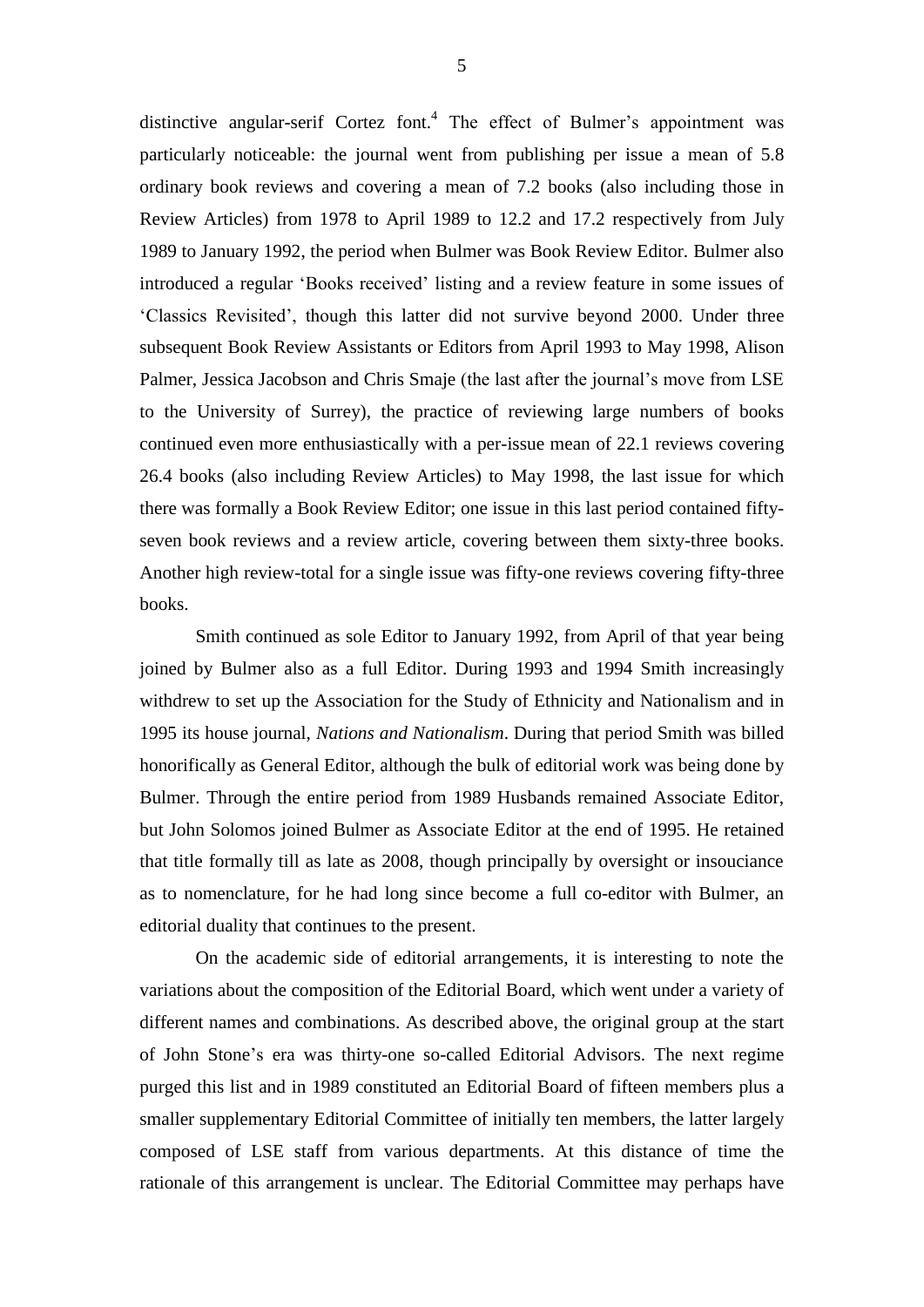met but, if so, its meetings were infrequent; if any minutes of such meetings were taken (which is unlikely), these have surely not survived. The reason for this set-up was probably part of a plan to develop a multidisciplinary base of potential article referees, for the new team – when it took over – had to build up this base from scratch before there was the internet for seeking academic specialists and easing the task. Certainly, the Editorial Board has gone through a number of iterations till the present so-called International Editorial Board. In 1996, by when the journal was based at the University of Surrey, the Editorial Board expanded to twenty-nine members, also with a nine-member Editorial Committee. The number on the Board crept up over the next couple of years but later, in 1998, both this Board and the Editorial Committee were consolidated to a single fifty-two–member Editorial Board. At least the new arrangements had the virtue of a degree of gender diversity as compared with the situation in the 1970s and 1980s, and the Board and Committee from 1989 were significantly feminized. In 1998, at the end of the bifurcated Board/Committee arrangement, fourteen of the thirty-three members of the Board were women (42 per cent), as were three of the eight members of the Committee (38 per cent). The membership of the consolidated Board crept up slightly over the years and in 2009 the journal, not wanting to be left out of the fashionable vocabulary of globalization, added 'International' to its title, although with no immediately discernible consequence except for a change of font styles in the listing; there were the same fifty-seven members both before and after the change. Six months later, however, there was an enlargement to sixty-five members with a substantial churn of membership. Eighteen of the original membership were retired, nine from the UK and nine from overseas, and there were twenty-six additions, with the changed title of the Board being justified by the fact that twenty of these were from non-UK institutions. However, a degree of gender imbalance persisted – only twenty-three (35 per cent) were women. The Board's membership later increased to its current seventy-one. As back in the 1970s, those from American institutions dominate its composition. Just over a half at the end of 2017 were based in the United States and just 21per cent in the UK. The remainder came from a smattering of other countries: Canada (4), Australia (2), and one each for Belgium, Brazil, France, Germany, Hong Kong, India, Israel, Mexico, The Netherlands, South Africa, Spain, Switzerland, Turkey, and

Trinidad & Tobago. In one respect this Board has indeed diversified since the 1970s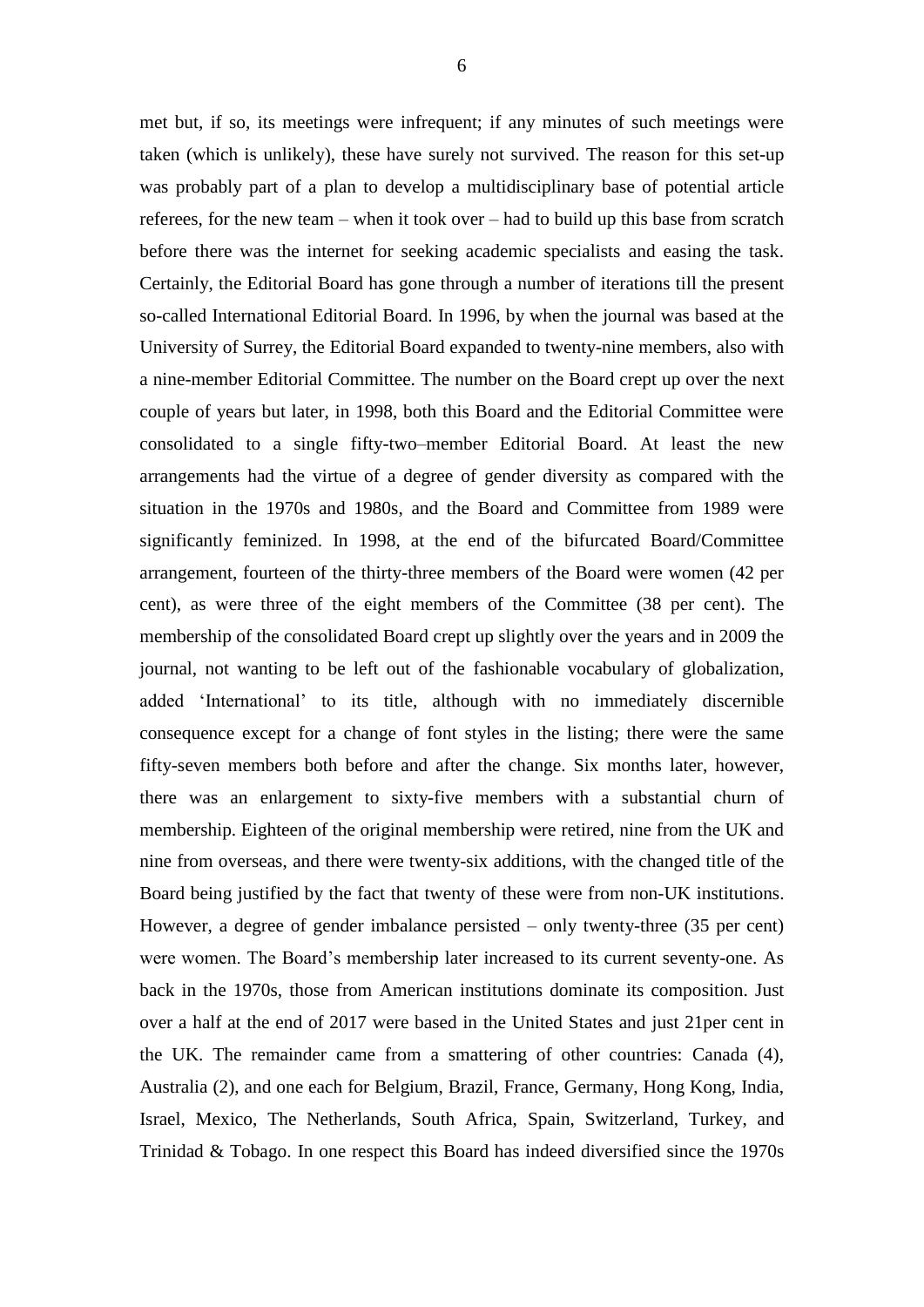and 1980s, though only to a degree. Still only 38 per cent of the 2018 Board membership are women, about the same percentage as in 1998.

The journal has long been heavily reliant on the skill and efforts of its office management personnel. There were doubtless staff during the era of John Stone's editorship who were important in the production of the journal, but their identity seems now lost in the oblivion of history. However, the LSE team were quick to realize that there was a need for assistance in managing the journal's affairs, and they were then lucky to acquire the services of Guida Crowley, who had been de facto Managing Editor in charge of the production of *New Community* when it was published by the Commission for Racial Equality with Sheila Patterson as Editor. Guida began in 1990 with the slightly demeaning title of Editorial Assistant but little more than a year later she was titled, more prestigiously, as Managing Editor; she continued with this title till 2008, with a transition period from 2006. It was in 2008 when Guida finally retired from *ERS*, aged ninety-two, and she died three years later (Bulmer 2011). Amanda Eastell-Bleakley came to the journal office in 2002 and then in 2006 joined the editorial team as Journal Manager as recognized on the journal's end-cover. Amanda continued with that title from 2008 till mid-2016, when her post was regraded as Managing Editor. Celia Boggust had joined the office staff in 2001 with a responsibility for organizing book reviews and from 2009 was formally awarded the title of Book Review Officer on the journal's end-cover. Her title was later upgraded to Assistant Journal Manager and a role assumed even more importance with the production from April 2014 of the *Ethnic and Racial Studies Review* devoted solely to book reviews and symposia; this added per year at first two and later three extra issues of the journal as part of the main numerical sequence of each year's issues.

#### **The format and content of** *ERS*

#### *Format of the journal*

Table 1 presents some of the data given earlier in aggregate, but here decomposed according to the eight quinquennia since 1978. Certain changes over the forty years are immediately apparent. The mean number of articles per issue has increased slowly over the period; in the early days the number was just above six, but in recent years it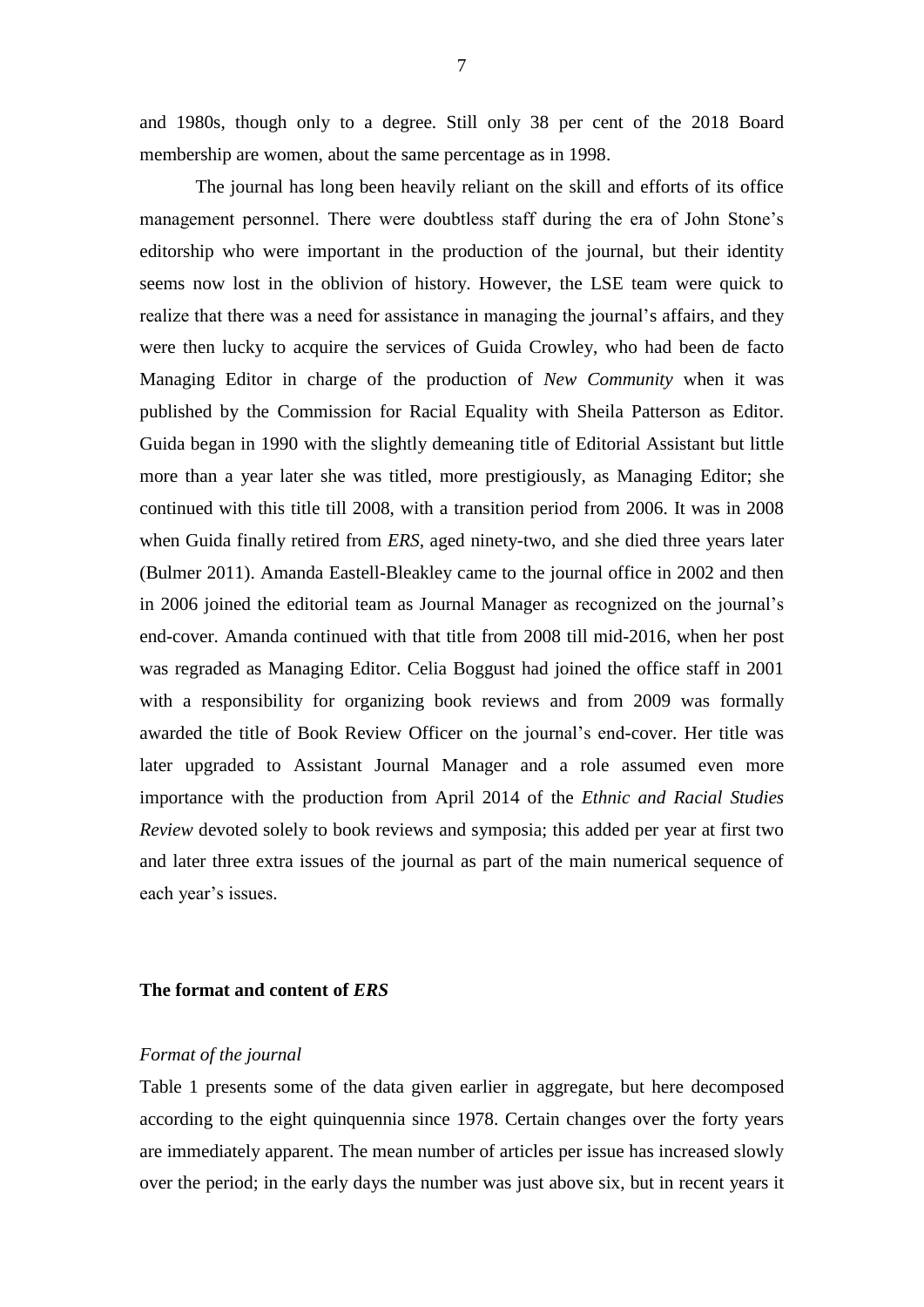has exceeded nine. The trajectory for book reviews, mentioned above, reveals the massive amount of book reviewing between 1993 and 2007, after which there was a small decline till the appearance in 2014 of the *Review*. What is perhaps more startling is the decline almost to nothingness of the research note and the research report. All but two of forty-two examples of these were published in 1997 or earlier. The decline in this style of contribution in the second half of the journal's lifetime – very few such potential examples are now submitted to the journal – doubtless reflects the current higher status of the 'article' when research outputs are being assessed for the purpose of conferring tenure and promotion. On the other hand, discussion and debate contributions have become more popular, with all but three of twenty-two examples being since 1998, albeit boosted by a distinctive enthusiasm for these in the 2008-12 quinquennium. Special issues or sections, themed issues or sections, and symposia have all become relatively more frequent in recent years, further boosted in the case of symposia by the contents of the *Review*. The increase in the number of issues prepared as Special Issues, for which – as noted above – appointed issue editors may choose their contributors, may have cut the relative chance of publication by free-standing submissions, though openings for these of course increased absolutely as the journal published more issues per annum. About a third or so of issues in the last decade were Special Issues.

#### *Characteristics of individual authors and articles*

The authorship of articles was widely dispersed and *ERS* has not been the preserve of small coterie of favoured authors. The great majority of authors had only one included article; there were, of course, some exceptions, the most notable being Michael Banton and Alejandro Portes with ten and eleven respectively. The data about individual authors may be analysed according to a number of dimensions and one of the most interesting in reviewing the development of the journal is the gender composition of the corpus of authors and the countries where they were based.<sup>5</sup>

#### i. Gender composition of authors

The gender composition of authorships of articles may be compared with that of their contemporaneous Editorial Board. Authorships were always more feminized than the membership of the Editorial Board, though this is less of an issue now than it might earlier have been. The trend of first-authorship genders given in Table 2i. is clear  $- a$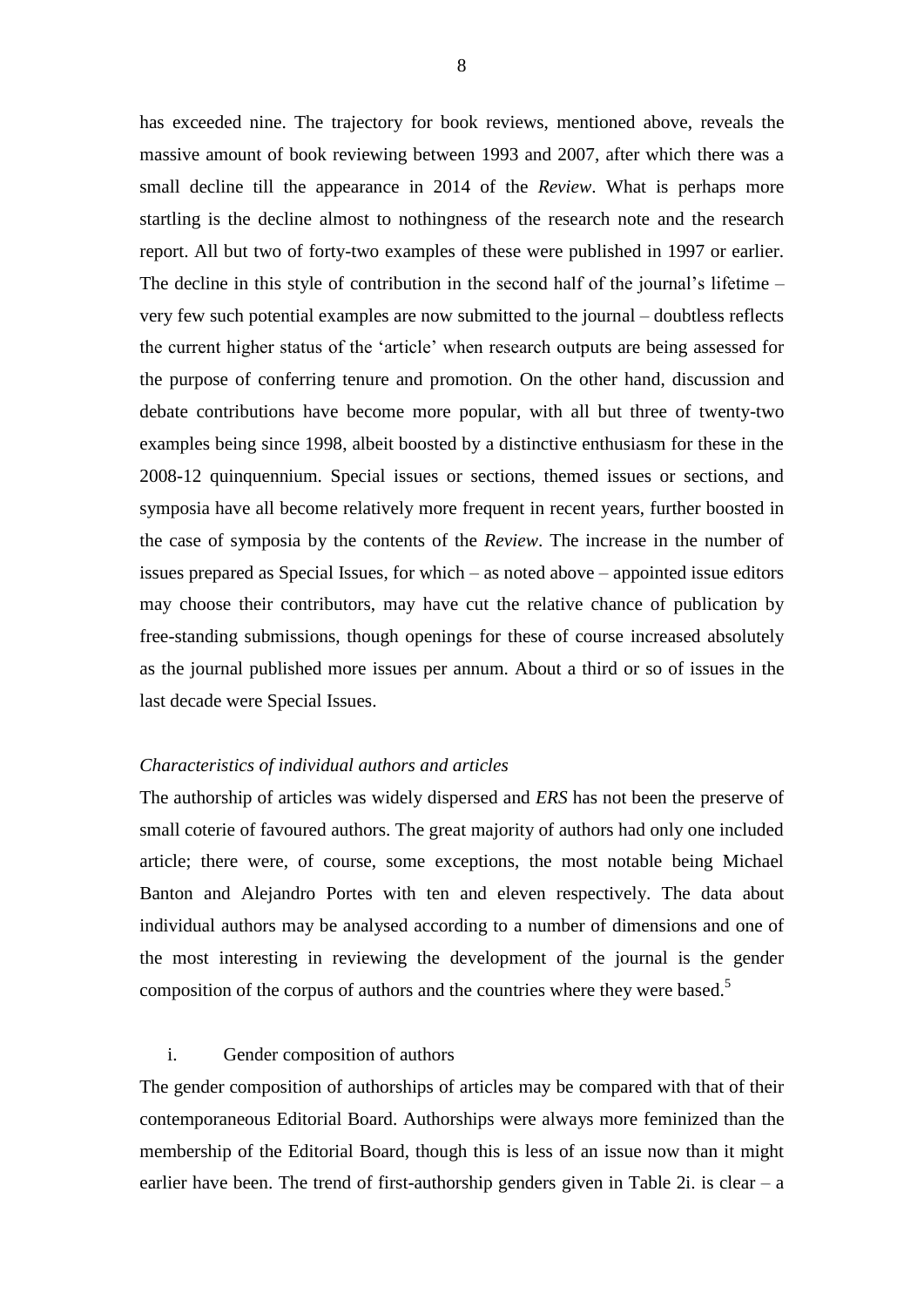more or less steady rise over the forty years, with significant jumps from 1998 and again from 2003, after which a majority of first authorships were by women. <sup>6</sup> Over the forty-year period 41 per cent of articles were first-authored by women. This pattern doubtless reflects the increased feminization of the international academic labour force, self-evidently among those who research on race and ethnicity. However, within these data are slightly variant patterns. Looking only at articles that appeared in Special Issues, overall 47 per cent of first authorships were by women, boosted by percentages between 2003 and 2012 that were significantly higher than those for their contemporaneous non-Special Issue articles. Looking only at articles with two or more co-authors, the first co-author compared with the second co-author was much likely to be male than female before 1993, but thereafter the percentage difference was much less. Among articles with at least two co-authors and looking at the first-listed two where one was male and the other female, the first-listed one was male in 71 per cent of such cases before 1993 but in only a minority, 45 per cent, from that year. These are a tentative basis for strong inference, but they do suggest an enhanced female empowerment in the subject in the past couple of decades.

## ii. Countries of authors' institutions<sup>7</sup>

Over the course of forty years *ERS* has attracted authorships from sixty countries – some no longer existing (e.g., Southern Rhodesia, the USSR) and others whose existence some would not recognize (e.g., Northern Cyprus, Taiwan in the eyes of the People's Republic of China's view) or whose national status has changed in that period (e.g., Hong Kong). However, the great majority of authorships were from European countries and from the few non-European ones given in Table 2ii. Africa, South America and even Asia provided just a few further examples.

Table 2ii. gives, in the case of the most significant examples, the country location of the institution of articles' first-named authors, listed by continent. What emerges from this is that there are basically two categories of country – those whose contributions have been relatively steady, pace the occasional fluctuation, throughout the forty years, and those that have 'come on stream' particularly since the mid-1990s. The pre-1992 UK universities have throughout provided almost a quarter of first authorships, albeit with some variations around that fraction. Perhaps surprisingly, the post-1992 UK institutions, for the most part polytechnics before 1992, have made a steady, if smaller, contribution. First authorships from institutions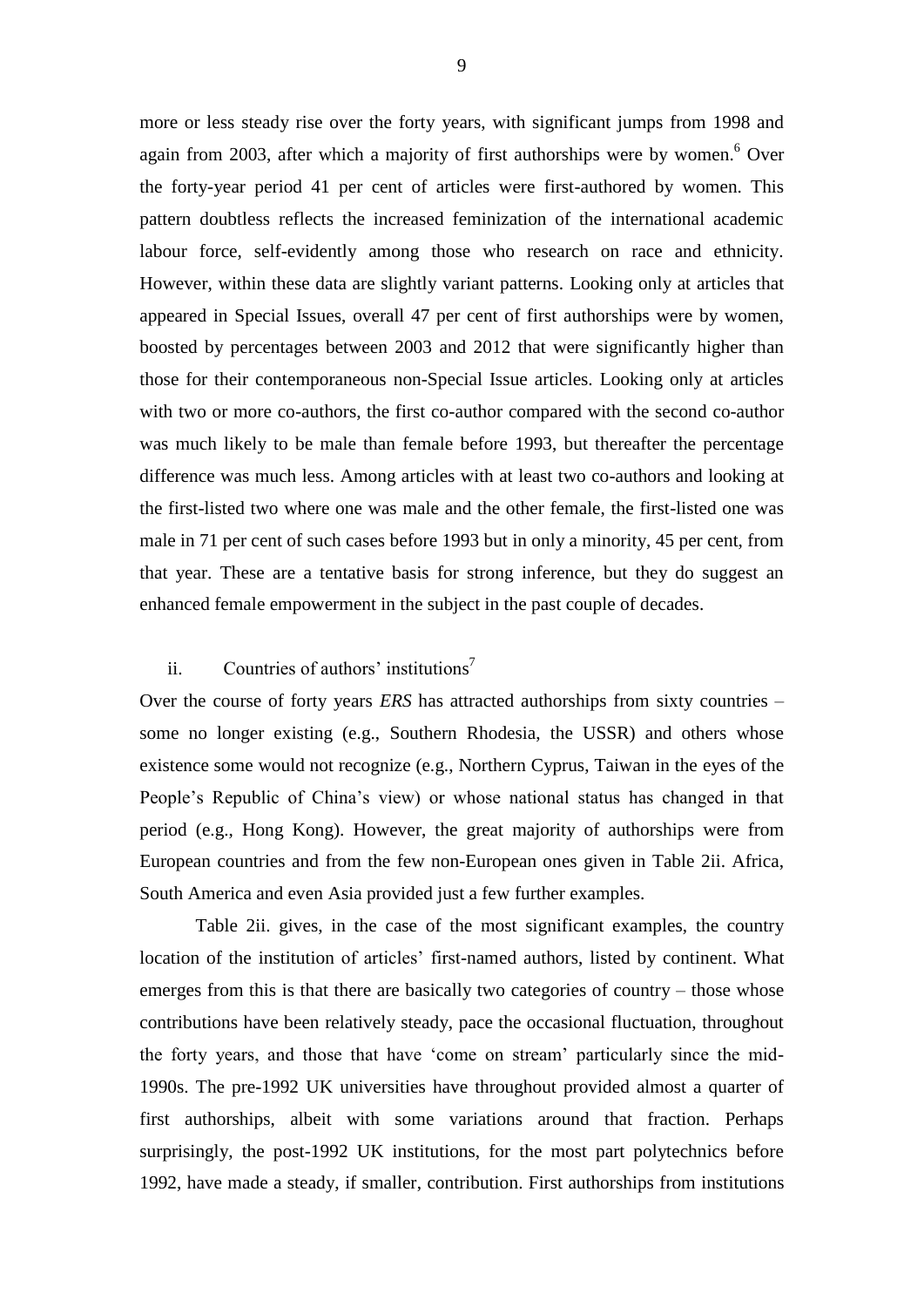in The Netherlands have been relatively steady throughout at around 4 per cent. Contributions from Israel, Canada and Australia have also been steady at about 4 or 5 per cent each, though with the suggestion of a small recent falling-off in all these cases. The contribution from United States' first authorships has been the greatest throughout, steady at slightly more than a third, with a smaller further percentage spike between 1998 and 2012. Two examples, however, offer something other than a steady-state percentage offering. Authorships from the Federal Republic of Germany were nugatory until about 2007 before offering a small but noticeable increase. The four Scandinavian countries have a similar, slightly higher trajectory, though their take-off was in the 1993-98 quinquennium; Sweden has been the Scandinavian country offering most such authorships. Dutch academics have long had a facility to publish in English and, for the purpose of research dissemination and personal academic promotion, Scandinavian and then German academic pressures have now moved in the same direction, though many Scandinavian academics would long since have been fully proficient in writing in English; the changes in the latter two cases are certainly not because their own countries have belatedly provided topics for them to write about.

#### iii. Methodological style and substantive content

Table 2iii. gives summary data about the methodologies and two matters of content over the forty years. The basic methodological distinction drawn is the traditional one between quantitative and qualitative styles. 'Quantitative' covers large-scale surveys analysed by statistical methods, which in recent years have often been complex logit modelling; it also includes a few examples that employed formal mathematical modelling. 'Qualitative' covers ethnographic participation observation, the use of semi-structured interviewing of a small number of cases, or, for example, the use of focus groups. However, the basic distinction between the two types does not preclude the possibility that an individual article might qualify under both categories, as indeed some do. Also, these categories are far from being mutually exhaustive; especially in recent years there have been a number of examples of other and different methodologies, including mass media analyses, conversational analyses, analyses of internet websites, and image analyses. Some articles, especially historical ones in the early years, were essentially long essays reviewing a major literature and drawing particular conclusions from this, and these usually defied any easy methodological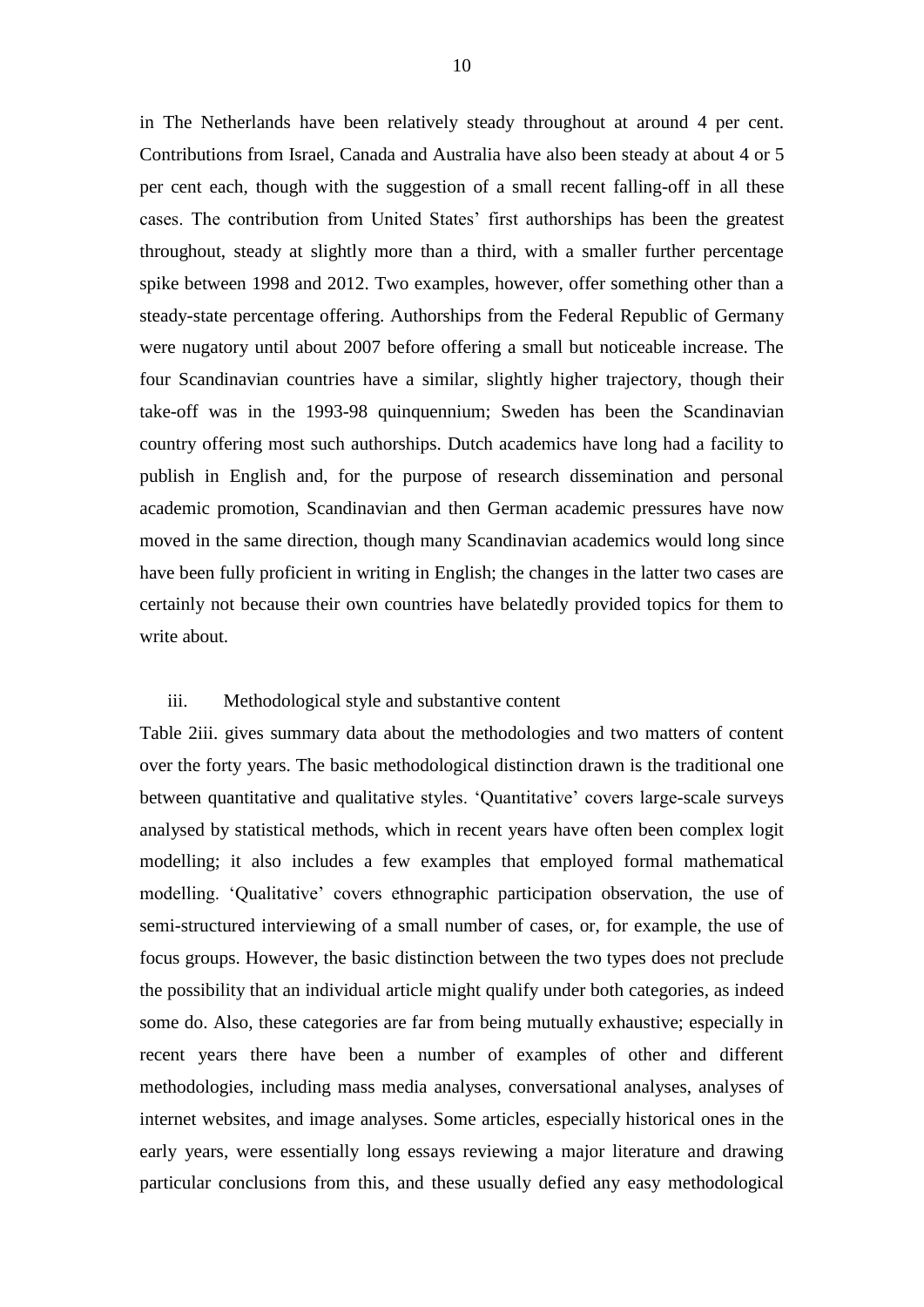classification. Having entered these caveats, the data on methodologies in Table 2iii. paint a very clear picture. The use of quantitative methodologies has been fairly steady throughout the lifetime of the journal, albeit with a slight decline in recent years – with 35 per cent of articles so classified up to the caesura year of 1993 and 27 per cent thereafter. On the other hand, the use of the various qualitative methods, rare in the first half of the journal's life, increased markedly in popularity from 1998, from 6 to 34 per cent of articles. This change was an undoubted consequence of the increased feminization of the corpus of authorships. It is not so much that women authors avoided quantitative approaches, though there is a small decrement  $-31$  per cent of male first-authored articles were classified as quantitative as opposed to 25 per cent of female first-authored ones. The difference is seen in the qualitative category – only 16 per cent of male first-authored articles were classified as qualitative as opposed to 42 per cent of female first-authored ones.<sup>8</sup>

The content of the journal has changed in at least two other ways – the decline of articles that treat, or include extensive treatment of, a historical subject or period<sup>9</sup> and also of those that might be defined as 'theoretical'. The caesura for the first is again the 1990s – again using 1993 as the break-point, 39 per cent of articles before this were classified as historical as against only 15 per cent afterwards. The reason for this is clear and might be inferred from the much higher number of earlier articles that could not be classified as either quantitative or qualitative – the style of earlier articles was more likely to take the form of an historical essay. That also accounts for the fact that, though 88 per cent of all articles were classified as on a 'contemporary' subject, that was the case only for 66 per cent of articles up to 1993 and 94 per cent of those thereafter. The same explanation may also be part of the reason for the decline of the theoretical contribution, though a break-point is less clear-cut; however, the decline for the most recent decade is incontrovertible.<sup>10</sup>

#### **Subject and country coverage of** *ERS*

#### *Subject coverage*

It will come as little surprise that a journal dedicated to ethnic and racial studies publishes a lot of articles that may be coded as about 'race', 'ethnicity', 'race relations', 'ethnic relations', and the like. However, in order to provide a better review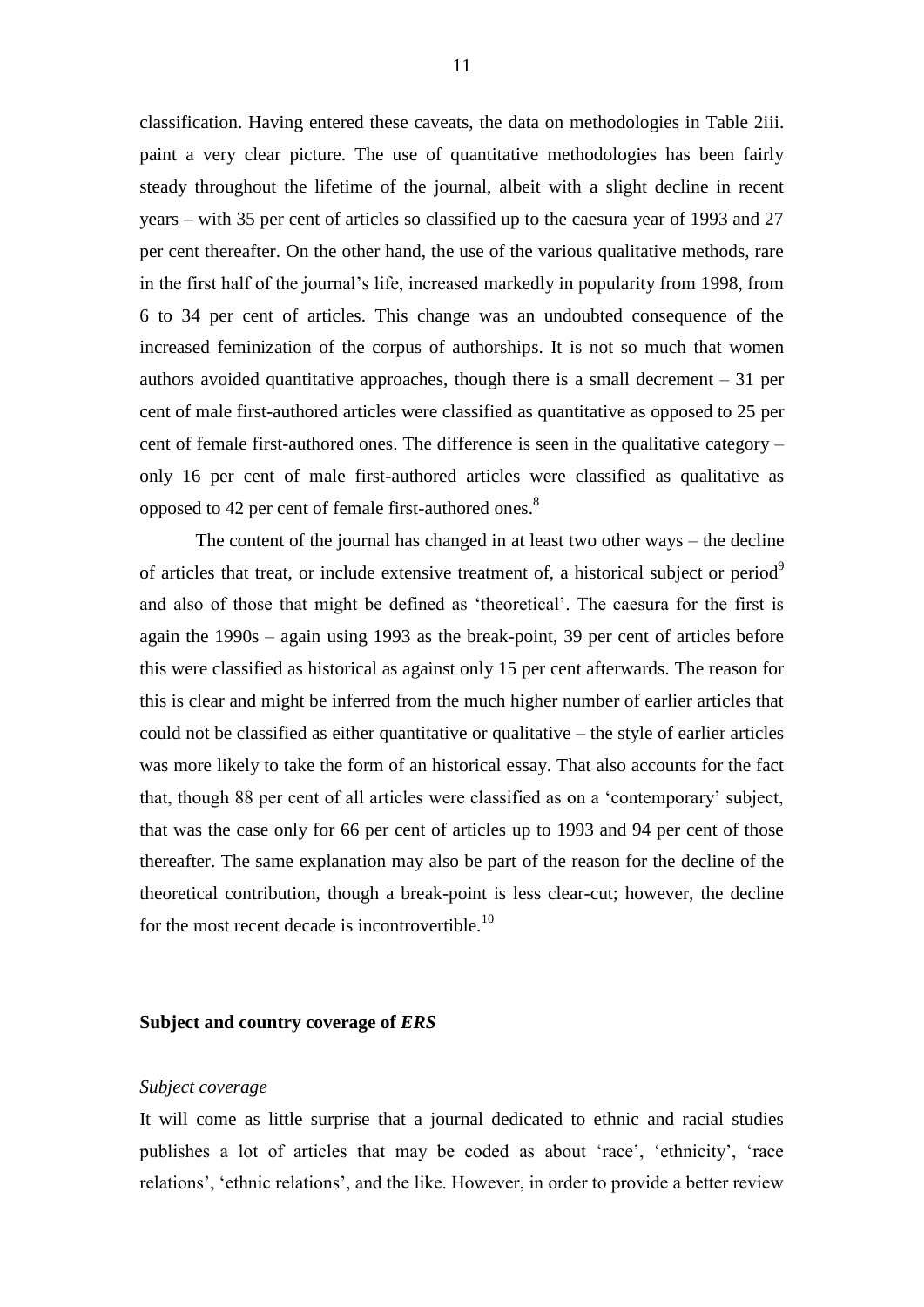of subject coverage, a more specific approach and more refined categories are needed. The coding for this study began with a subject coding scheme that had been developed from a preview of a sample of issues from throughout the whole period of publication. However, the coding scheme produced from that exercise quickly showed itself hopelessly inadequate for the full analysis; in the end, something like 800 subject codes were created, covering not just refinements and types of race and ethnicity and types of ethnic contact, but particular ethnic groups, types of media, political issues, and numerous other factors.

Each article was given up to three codes (occasionally only two were needed) based on a scan of content, title, abstract (after these were included) and keywords after their introduction in the second issue of 1995 at the top of journal articles.<sup>11</sup> Keywords became the primary basis for many, but not all, coding decisions, but there was no hierarchy of importance in the ordering of codes – thus, that entered as first code has the same status in describing the character of an article as that entered as third. Having so many individual subject codes permits a considerable number of potential content analyses, although having only up to three coding options for each article did mean that some codes that might otherwise have been used for a particular article were excluded by the three that were used.

Making sense of so many original raw codes for the purpose of accessible presentation has required sharp focusing and some definitional decisions about collapsing: thus are presented here summaries of the appearance of a limited number of issues and a limited number of currently voguish concepts. The issues and concepts are 'immigration, migration and migrants', 'ethnic hostility, conflict and persecution', 'nationalism and associated issues', 'religion, non-Muslim groups and associated issues', 'Islam, Muslim groups and associated issues', 'transnationalism and globalization', '"colour"-ness', and 'refugees and asylum-seekers'. The approach used means that it is possible for the same article to appear in more than one of these summary categories, as indeed some do. Clearly, with so many original codes, presenting a large number of other issues and concepts would have been equally possible. Some were predictable, if not considered worthy of any detailed consideration; 'multiculturalism', for example, featured at or around 5 per cent in almost all quinquennia. The non-inclusion of others such as the labour market and employment or assimilation and acculturation, for example, is not to deny their relevance to the subject; it is merely that their trajectories over the forty-year period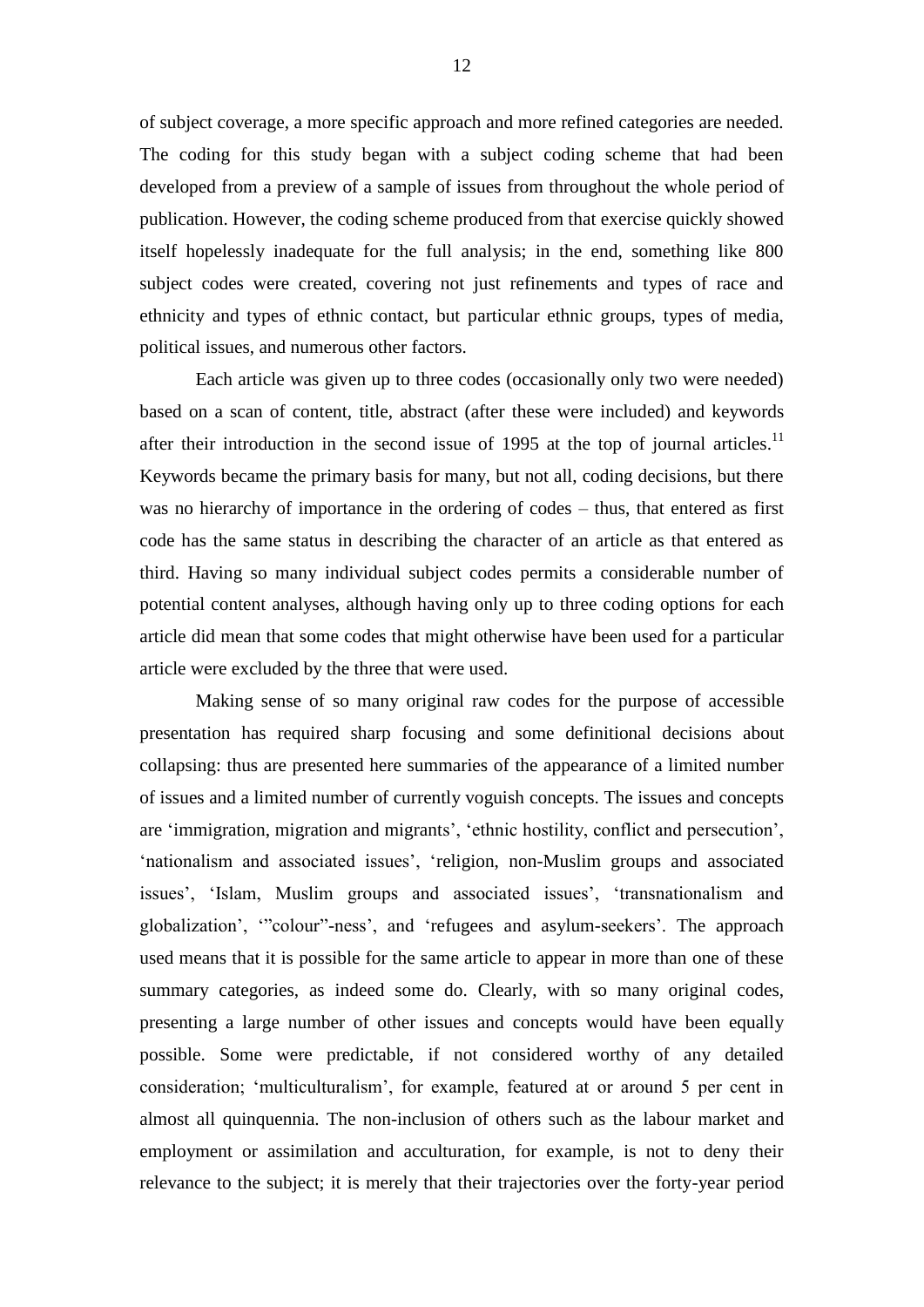were also seen after preliminary analysis as less worthy of immediate comment.<sup>12</sup> The results for the chosen issues and concepts are presented in Table 3.

Reassuringly perhaps, immigration, migration and migrants – issues that in contemporary circumstances almost always have a strong ethnic dimension – have featured over forty years as much or more than other topics in *ERS*. The percentage was rather lower in the earlier years but has now settled down as about a fifth of all articles. 'Ethnic hostility, conflict and persecution' is a wide-ranging category from racism or ethnic prejudice through to genocide, though most components of the category are not at the extreme level. Again, the appearance of these in the journal has been relatively steady over the years, with a modest spike for 1993-97. It is tempting to see this as a consequence of that period, when ex-Yugoslavia, for example, was in the grip of violent ethnic conflict; there is only small merit in this perception as ex-Yugoslavia and its ethnic conflicts did feature in just a couple of articles published in that quinquennium, but a larger contribution was made by a number of articles in that period in a Special Issue analysing the 'troubles' in Northern Ireland. The appearance of issues about nationalism was particularly a feature of the years from 1988 to 2002. During the earlier years of that period Anthony Smith edited the journal and one supposition may be that his reputation as particularly a specialist on nationalism stimulated submissions on that topic, with a continuation of that influence into the following few years; the decline after 2002 may, it is suggested, have resulted from articles that might previously have been submitted to *ERS* being now sent to the journal that Smith founded, *Nations and Nationalism*. Non-Muslim religious groups and issues featured steadily throughout much of the forty years, with relatively few such articles in the earlier years and a drop-off most recently. On the other hand, the trajectory for Islam and issues associated with Muslims is very different, exhibiting – with the exception of one quinquennium  $-$  a rise from nothing or near-nothing in the earlier years to the most recent period, when as many as 10 per cent of articles were classifiable on this theme; the contents of these articles reflect a general rise in recent years in scholarly interest in Islam and Muslims but they also include analyses of the moral panic represented by present-day Islamophobia.

Transnationalism and globalization are two terms of interest for the currency that each has developed in recent years as concepts to describe particular phenomena. Neither coding was used for the first fifteen years of *ERS*'s publication and their real take-off quinquennium was 1998-2002; until a recent drop-off, around 10 per cent or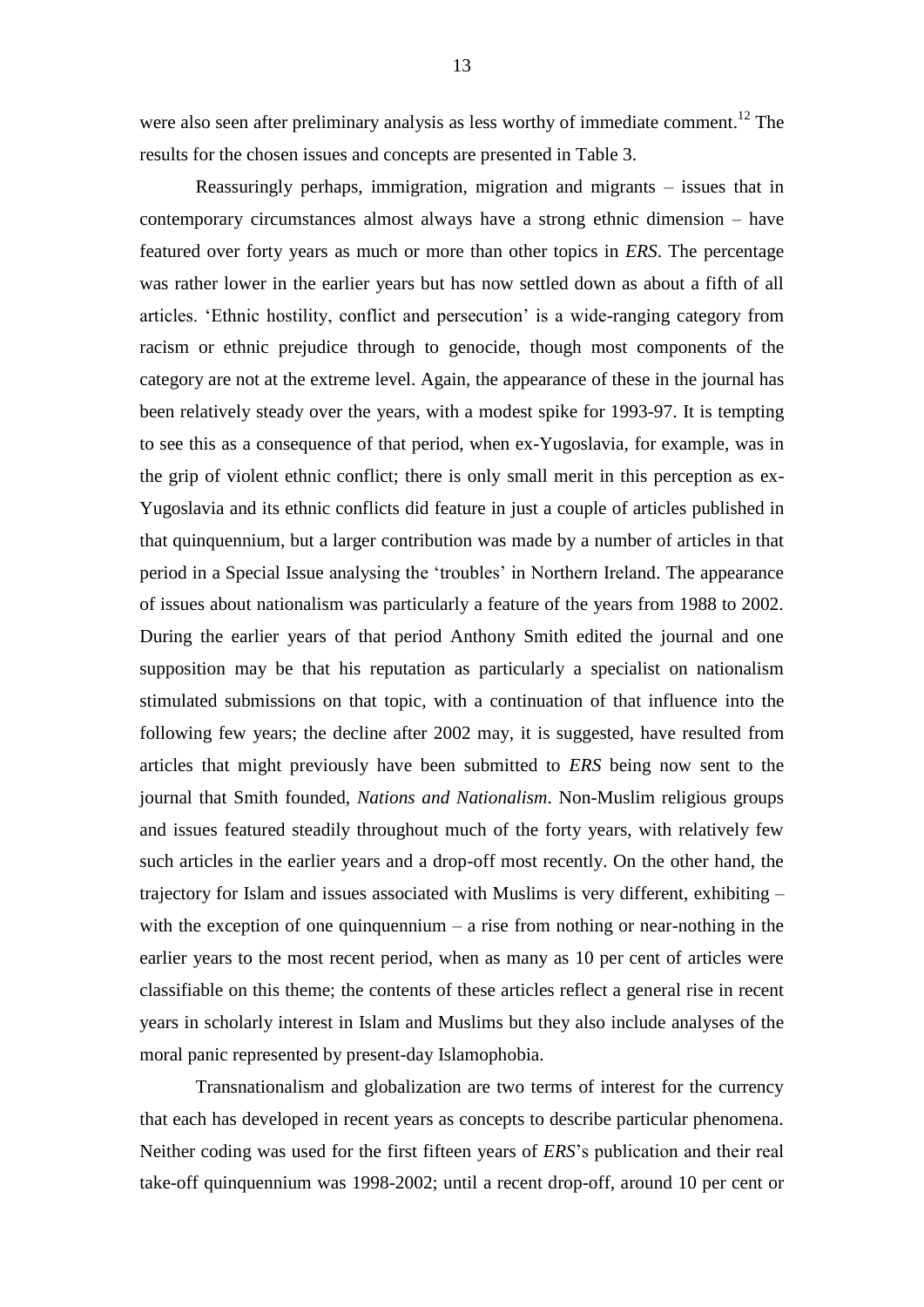so of articles were so coded. 'Colour'-ness – mostly the concept of 'whiteness' but covering 'skin colour', 'whitening' and one single example of 'blackness' – is also a category with a late take-off, with no examples till 1998-2002 and a steady 5 per cent or so of articles thereafter. It may be thought be that articles published in the earlier years might have attracted these codes if coding decisions had been sensitive to them – in particular, some might argue, that these findings are simply or largely the result of 'keyword bias'. However, in defence against any such claim, it can be pointed out that the first codings for 'transnationalism', globalization' and 'whiteness' were respectively in the second issue of 1999 (which was a Special Issue), in the last issue of 1996, and in the first issue of 1998; keywords were being used from early 1995. Transnationalism as a concept has a particular relevance to issues of international migration, the concept of globalization was already in general use, and whiteness achieved wider currency from the influence of the writings of authors such as Roediger (e.g., 1991; 1994); indeed, all these concepts may have come a little belatedly to the journal.

The final category included in Table 3 perhaps produces a surprise. Given how ethnicity and race have impinged upon the particular circumstances of refugees and asylum-seekers, one might have expected the greater presence in the journal of articles about them. The slow take-off may well have been expected but in no later quinquennium did articles about this group, as coded for this study, exceed 4 per cent of the respective total.

#### *Country coverage*

Having set out some major findings of *ERS*'s subject coverage, what has been its country coverage? This, with respect to authorships, has already been shown as impressively cosmopolitan, and the country coverage of subject matter is necessarily even more diverse. Over the course of forty years *ERS* has published articles on about 125 individual countries. This number includes a few that no longer exist (e.g., Yugoslavia before and after its break-up, the USSR), some that are relatively new in their current form (e.g., Bosnia-Herzegovina, the Czech Republic, the Federal Republic of Germany, Slovakia), some that were renamed after liberation (e.g., Namibia), and some whose independent status is not universally accepted (e.g., Abkhazia). In addition and not included in the total of countries are numerous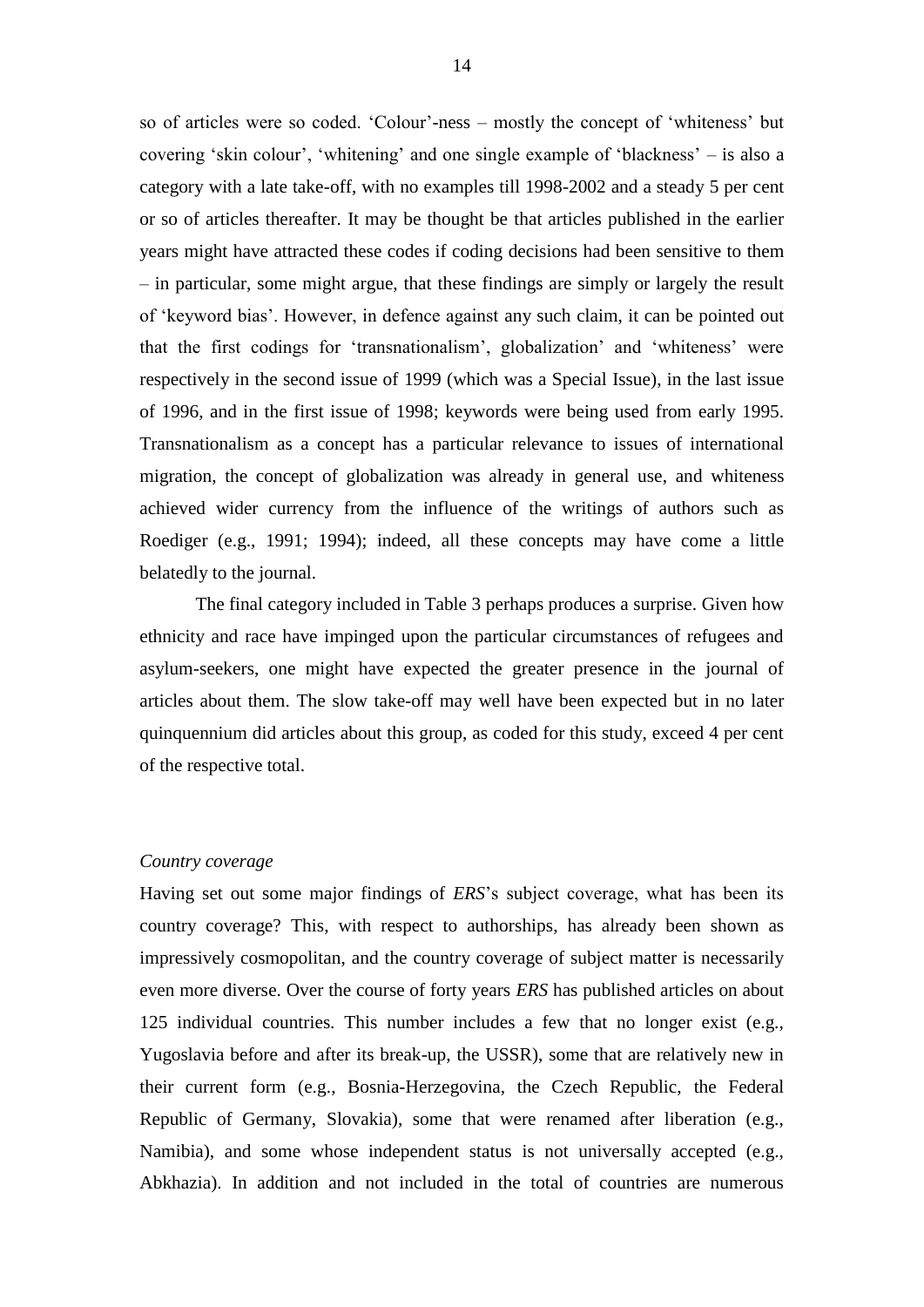territories that in their own right have been the subject of articles; these include regions with greater of lesser urgings for independence and with varying degrees of autonomy (e.g., Alsace, the Basque Country, Brittany, Catalonia, Chechnya, Flanders, Hong Kong, Kashmir, Quebec, Xinjiang Uygur), and separate overseas territories of varying statuses (e.g., French Polynesia, Hawaii, Puerto Rico). Analyses of multiple countries, some of them large-scale cross-national comparisons, had to be coded as simply 'Several', while certain articles were coded for geographical region (e.g., South-East Asia, Latin America).

Tables 4a and 4b demonstrate two self-evident truths. Articles about ethnic and racial issues are particularly likely to be generated in countries that have such issues in their domestic politics and it also helps to have resident academics willing to write about these. However, the latter factor is not an absolute one – these issues in some countries do attract academic researchers based in other countries. Table 4a gives data on the coverage of eleven individual countries whose affairs have featured in *ERS* sufficiently significantly to be worthy of comment. The United Kingdom, of course, has been a steady supplier of articles – albeit that there has been some ebbing and flowing but no linear trajectory; more than four-fifths of these articles were written by UK-based authors. There has been a reasonable representation of articles about France, albeit assisted in 1988-92 by a Special Issue of Migration and Migrants in France; however, only a quarter of these were contributed by first authors based in France, reflecting a French reluctance not to publish in their own language. The Federal Republic of Germany is similarly represented, though the higher percentage (41 per cent) of these articles from Germany-based authors reflects the recent willingness to write and publish in English. Similarly and showing the Dutch facility in English, The Netherlands has featured altogether in about 3 per cent of all articles, nearly 70 per cent of which were written by Dutch academics. Israel has featured in *ERS* throughout the forty years, offering about 4 per cent of all articles (albeit boosted in 1998-2002 by a Special Issue on Aspects of Ethnic Division in Contemporary Israel); Israeli academics first-authored almost three quarters of these articles. Canada offers an interesting case of declining representation: the pattern in Table 4a is quite clear and, in summary, 8 per cent of articles up to 1993 were about Canada, as were only 3 per cent thereafter, a decline attributable in part to Quebec becoming less a generator of articles; 64 per cent of these were written by Canada-based first authors. Unsurprisingly, the United States has been the country most represented in terms of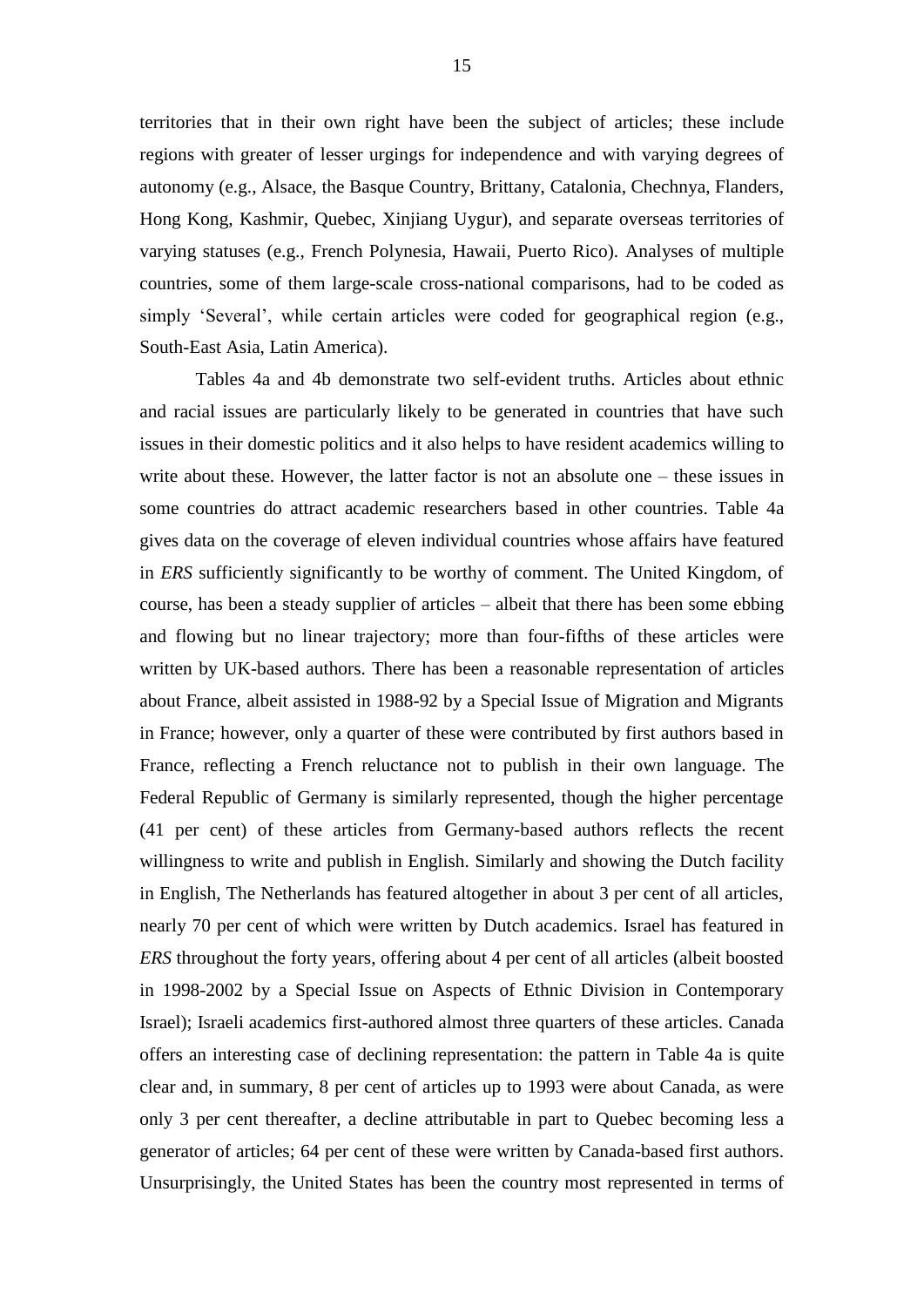articles; in only one quinquennium was it below the United Kingdom as secondhighest overall. Otherwise, the American pattern is steady, with relatively few non-American authors, mostly a few from the UK, venturing to write articles on the USA; as many as 88 per cent of articles on America were written by America-based authors. South Africa has provided a modest representation, though slightly more during its apartheid era than later, and only 39 per cent overall were written by domestically based first authors. Australia was always a venue providing a regular supply of articles, with little variation over the forty years, and more than four-fifths of these had Australian academics as first authors. Two other countries, Brazil and the People's Republic of China, are included less for the number of articles about each and more for their relevance as contemporary arenas for the occurrence of ethnicityrelated issues; both had most authors who were writing about them not based in the respective countries – only 10 per cent of them in the case of Brazil and 14 per cent for China.

Although both Latin America and Africa contributed few first authorships, they both, as large regional areas, contributed more significantly in terms of article coverage. Latin American countries or the region had regular coverage with about 5 per cent of articles throughout. Five per cent of articles were about Africa or African countries, 7 per cent up to 1993 and 4 per cent thereafter. Also, about 7 per cent were about Asia or Asian countries, with a slightly higher percentage after 1993.

#### **Conclusion**

Some interesting results have been revealed by this analysis and they are worth summarizing. The journal and, one assumes the sub-discipline itself, clearly saw in several respects a significant caesura during the 1990s decade. Authorships were increasingly feminized, methodologies were significantly diversified by the influx of more ethnographic and ethnographic-type methodologies, and some new topic emphases emerged in the light of the changing political and intellectual circumstances of the period.

The editorial team that took over at the beginning of the 1990s introduced a number of noticeable changes of content and format and their perspectives may have had just a little to do with these substantive changes, though one suspects not much. It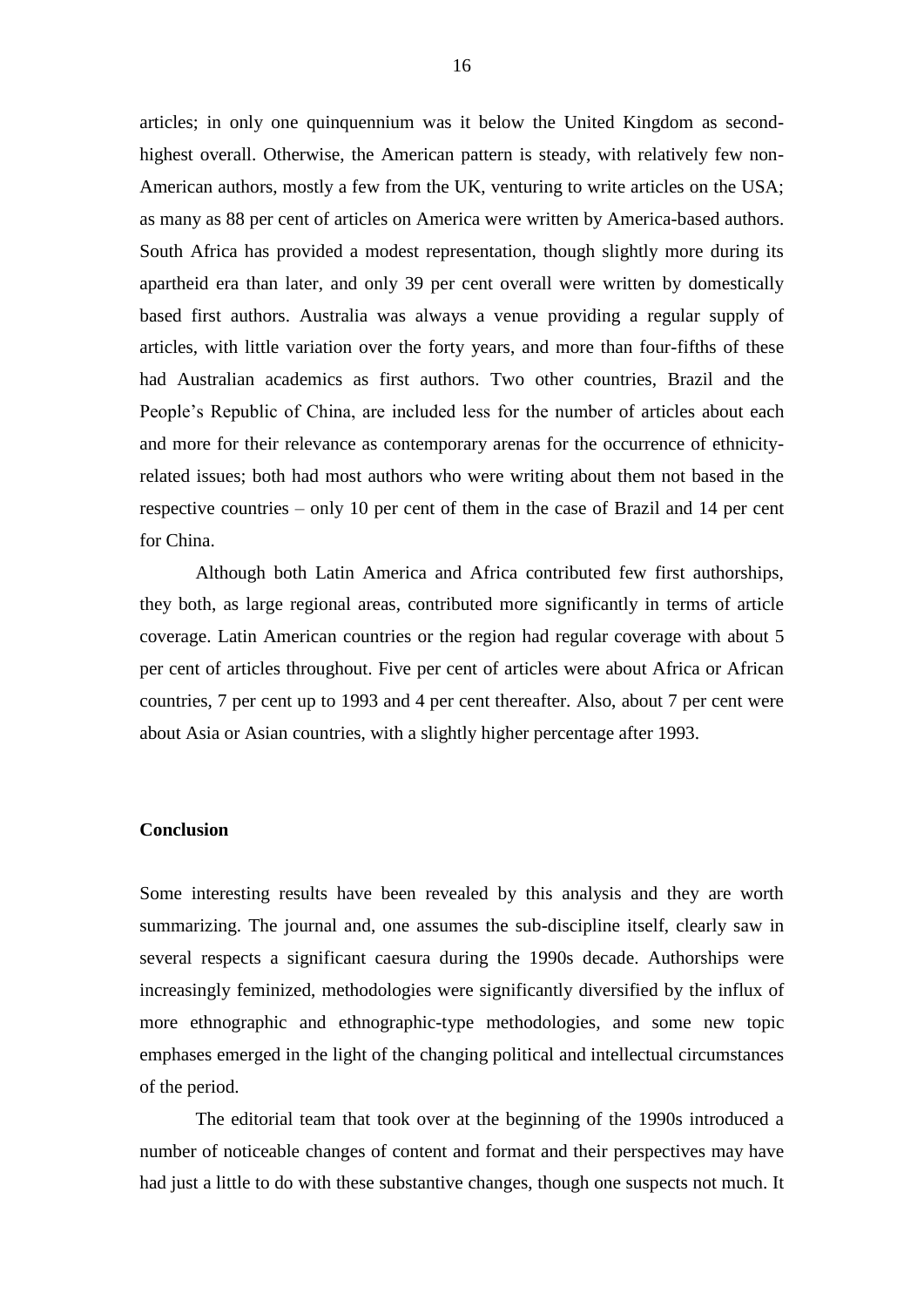would be unfair to imply that the pre-1990s character of the journal, with respect to female participation for example, was due to the curmudgeonly male chauvinism of the earlier editorial team. The increased feminization was reflected rather in the emergence of more women into the relevant academic categories, a phenomenon that was occurring internationally and in other disciplines. Part of the reason for the changes of focus and of methodologies, and one can debate how much, may have been due to the increased popularity in the discipline of cultural perspectives, a development not wholly welcomed by every *ERS* contributor – and sometimes aggressively criticized by at least one (e.g., Banton 2003).

The analysis had also shown that the history of *ERS*, probably like that of most academic journals, may be described by the corny cliché of 'stability and change'. Some topics have unsurprisingly made a steady and sometimes increasing contribution throughout, whereas others such as Islam and Muslims, as well as certain now-current concepts, have experienced increased prominence. The same observation may be made about country coverage, where some countries and areas of the world have contributed subject matter to the journal more or less steadily throughout its forty years, the UK, Israel and the United States being obvious examples; Canada, on the other hand, is one whose presence has rather fallen away, whilst others have increased their representation, though not usually spectacularly.

For the future, it may or may not be a pleasing thought that there is little likelihood that the sort of subject matter on which *ERS* has been committed to reporting for forty years shows little sign of any immediate diminution or loss of relevance. There will surely long be a subject matter about which the journal can report, and doubtless many excellent authors to supply the material for this. Much of this is likely to be depressing – codes such as 'ethnic conflict', 'hate crime', 'racism', 'racial discrimination', 'racial harassment', 'xenophobia', and even 'genocide', are not likely soon to be unnecessary in a classification of the journal's content. However, the cultural diversity that comes from the ethnic variety of modern societies is welcome to all but racists and the more rabid current-day nationalists. Difference, as long as combined with mutual tolerance, could be a desideratum for every thinking citizen. Multiculturalism is a concept more contested now than it once was, but the right-wing alternative of condemning diversity – perhaps exemplified by the historical example of Theodore Roosevelt's complaint against 'hyphenated Americanism' – is surely much worse.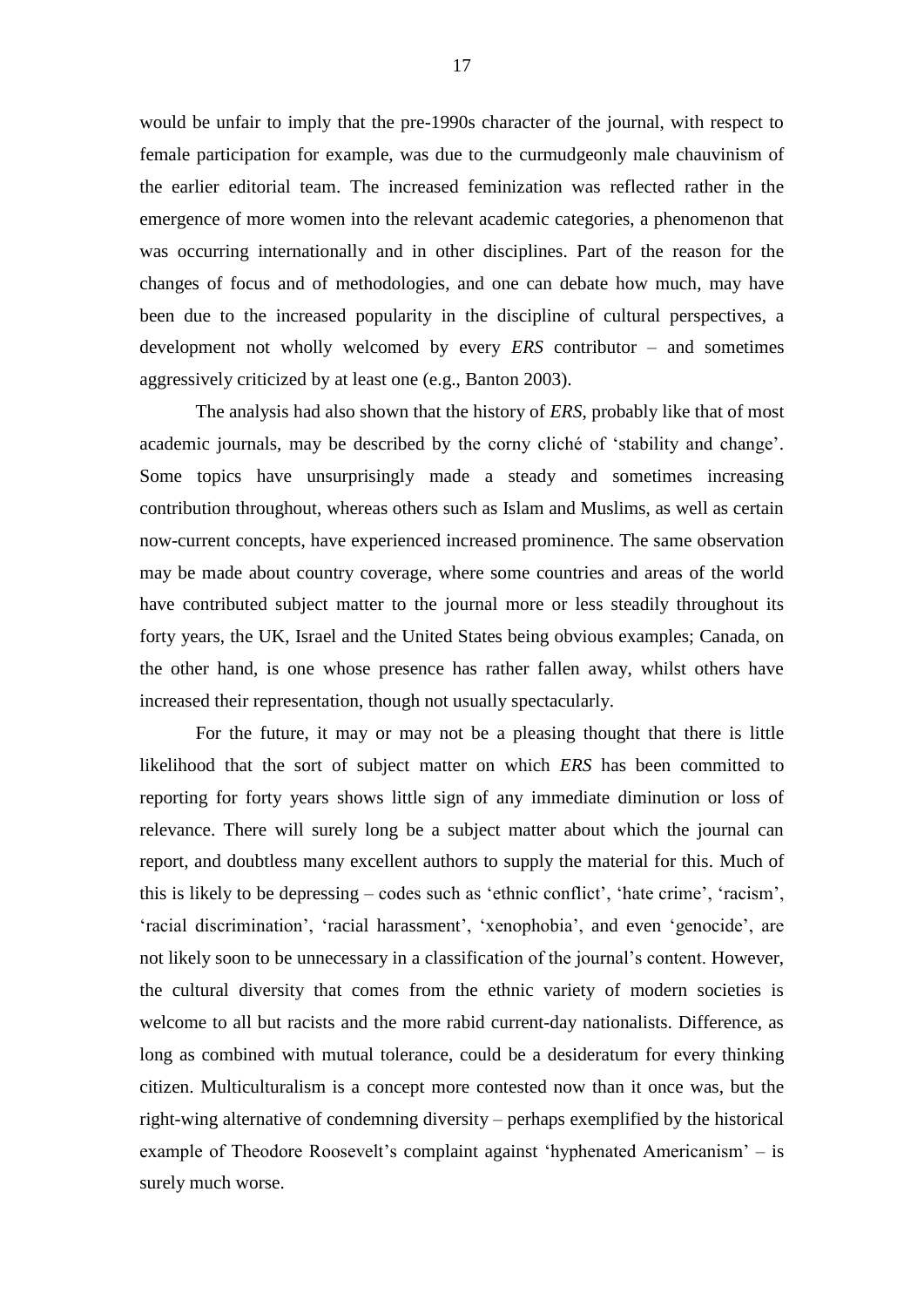#### **Notes**

- 1. The decision of what to count as an 'article' for the purpose of the following analyses was not wholly straightforward. The basic rule of thumb, perhaps somewhat generous on occasion, was that an Introduction to a Special Issue/Section or Themed Issue that equalled or exceeded ten pages was deemed for this purpose 'an article'. This removed the obviously minimalist Introductions but allowed others, some long and containing extensive analyses of their own, to be included.
- 2. Not that there were no women working in the subject area. Sixteen per cent (not high but far from negligible) of authors/first authors of *ERS* articles published between 1978 and April 1989 were women.
- 3. This definition is to distinguish Special Issues from Themed Issues or issues with Themed Sections, where the normal editors have brought together in a single issue or section papers on the same theme that were unsolicited and independently submitted by the normal submission process. There have been eight of these themed issues or sections in the period since 2009.
- 4. Till 2015 the journal was printed in a Times New Roman font. A switch by the publisher in 2016 to the uglier sans serif Myriad Pro typeface was with a view to facilitating word recognition in on-screen reading and also because it is deemed more suitable for readers with dyslexia.
- 5. In all but a tiny number of cases it was possible to give a gender attribution, a task greatly assisted in recent years by the availability of the internet. Those few without an attribution usually had androgynous forenames and were not elsewhere gender-described.
- 6. Note that, rather than introduce the complication of a further sub-analysis, 'first author' also includes 'only author'. Seventy-one per cent of articles were soleauthored; 21 per cent were double-authored; 6 per cent were triple-authored; just 2 per cent were quadruple-authored. A tiny handful had more than four coauthors; four had five, two had six, and one truly exceptional one listed nine, enough to make up a rowing eight plus cox! Seventy-three per cent of first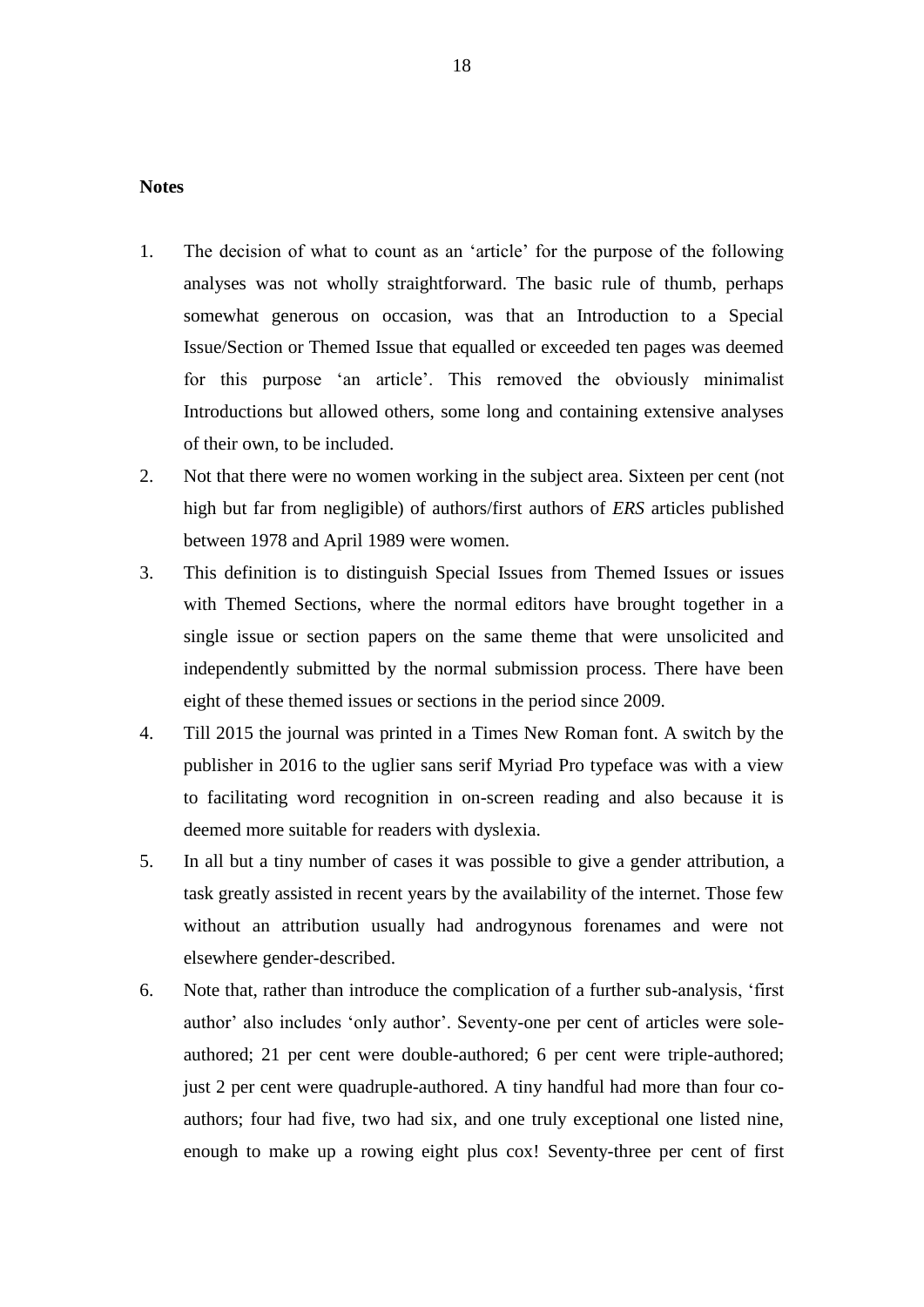authors were based in the same country as their second author, as were 76 per cent of first compared with their third authors.

- 7. Some authors were identified with more than one institution, each in a different country; they were coded according to the one that was their principal institution of employment.
- 8. This is not really the place to enter the controversial territory of whether women have a gender-based preference for 'softer' methodologies and, if so, why – a topic on which there is an existing literature. This may be true, it is agreed, for explicitly feminist articles, though such articles are not usually the sort for *ERS*. For authors pointing out that this particular type of subject matter may attract qualitative methodologies, see, for example, Cohen, Hughes, and Lampard (2011), and for an author pointing out the female authors are not necessarily averse to quantitative methodologies, see Platt (2007), who is always a reliable debunker of the more extreme versions of any stereotype. There may, however, be an argument that the nature of ethnic and racial studies, as practised in present-period circumstances, is particularly suited to ethnographic and associated methodologies.
- 9. Articles were deemed to qualify as 'historical' if dealing with issues or events usually around thirty or more years earlier, as well as those analysing events of earlier eras. Thus, an article in 2015 discussing events and issues of the 1960s would be classified as 'historical'. Of course, an article being classified as 'historical' did not preclude the possibility of its also being classified as 'contemporary'; some articles discussed both 'historical' and 'contemporary' events and so were classified as both.
- 10. I am in any case less happy about the validity of this classification than I am for the others. Attempts at such matters as the definition of race, an ethnic group, racism, etc., were regarded as 'theoretical', but some authors arrogated this description to their contributions that I personally should not have regarded as 'theory'. The coding gave them the benefit of their arrogation, not that of my scepticism.
- 11. It may be thought that the introduction of keywords could have had a biasing effect, sensitizing the coding to concepts that might perhaps have been used to describe earlier articles but were not; however, reasons are adduced in particular cases to argue that there was no such bias.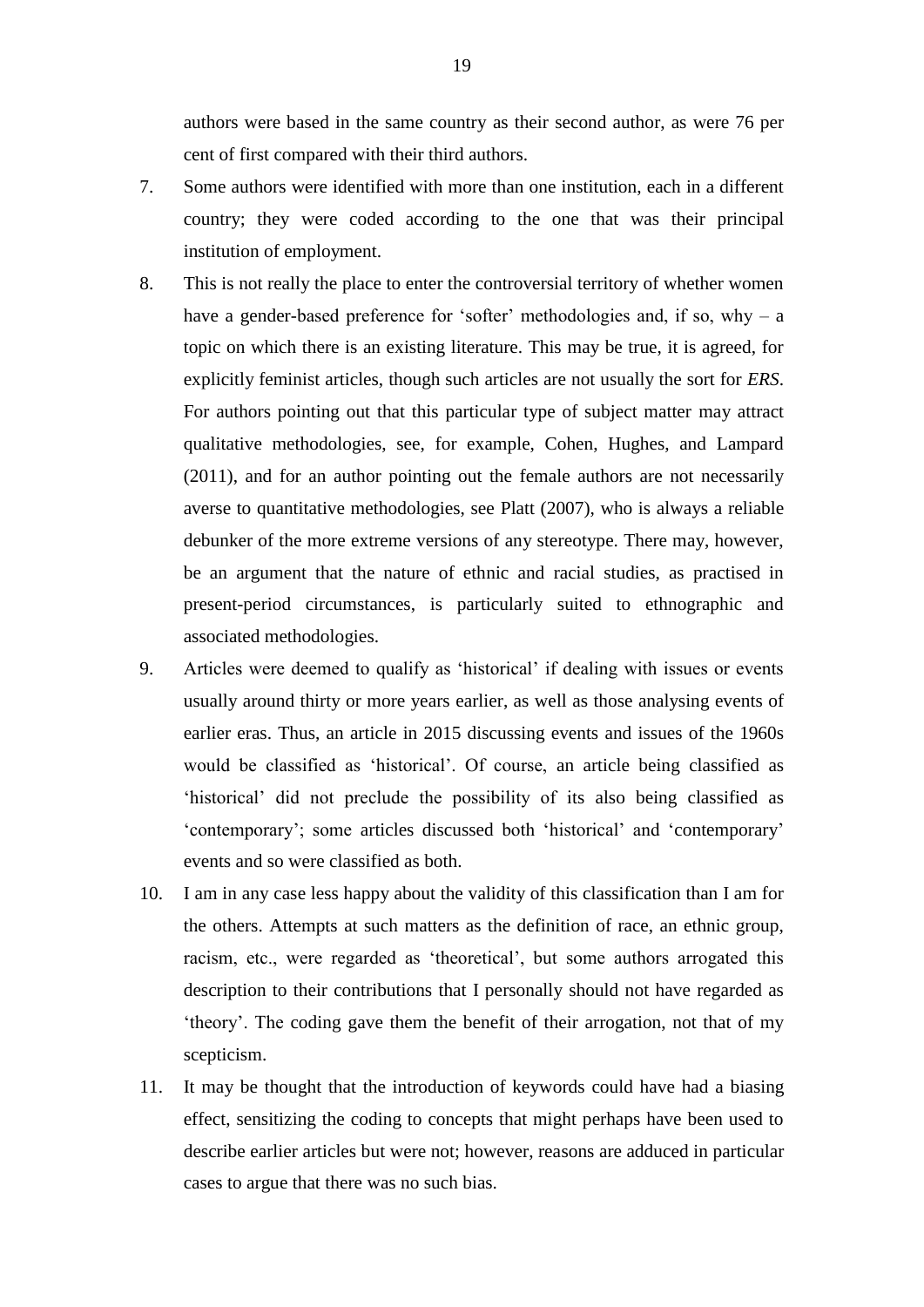12. It is intended to deposit the dataset in the Data Archive of the University of Essex, where it will be available for further analysis by anyone who wants to undertake the task.

#### **Disclosure statement**

The author declares no conflict of interest from the publication of this article.

#### **Funding**

The author received no funding for the production of this article.

#### **References**

- Banton, Michael. 2003. 'Discarding Park's Axiom'. *Ethnic and Racial Studies* 26 (3): 546–550. doi: 10.1080/0141987032000067372.
- Bulmer, Martin. 2011. 'Guida Mary Crowley, 1915–2011'. *Ethnic and Racial Studies* 34 (6), 897–901, doi: 10.1080/01419870.2011.575620.
- Cohen, Rachel Lara, Hughes, Christina, and Lampard, Richard. 2011. 'The Methodological Impact of Feminism: A Troubling Issue for Sociology?'. *Sociology* 45 (4): 570–586. doi: 10.1177/0038038511406599.
- Mullard, Chris. 1985. *Race, Power and Resistance*. London: Routledge & Kegan Paul.
- Platt, Jennifer. 2007. 'The Women's Movement and British Journal Articles, 1950– 2004' *Sociology* 41 (5), 961–975. doi:10.1177/0038038507080448.
- Roediger, David R. 1991. *The Wages of Whiteness: Race and the Making of the American Working Class.* London: Verso.
- Roediger, David R. 1994. *Towards the Abolition of Whiteness: Essays on Race, Politics and Working Class History*. London: Verso.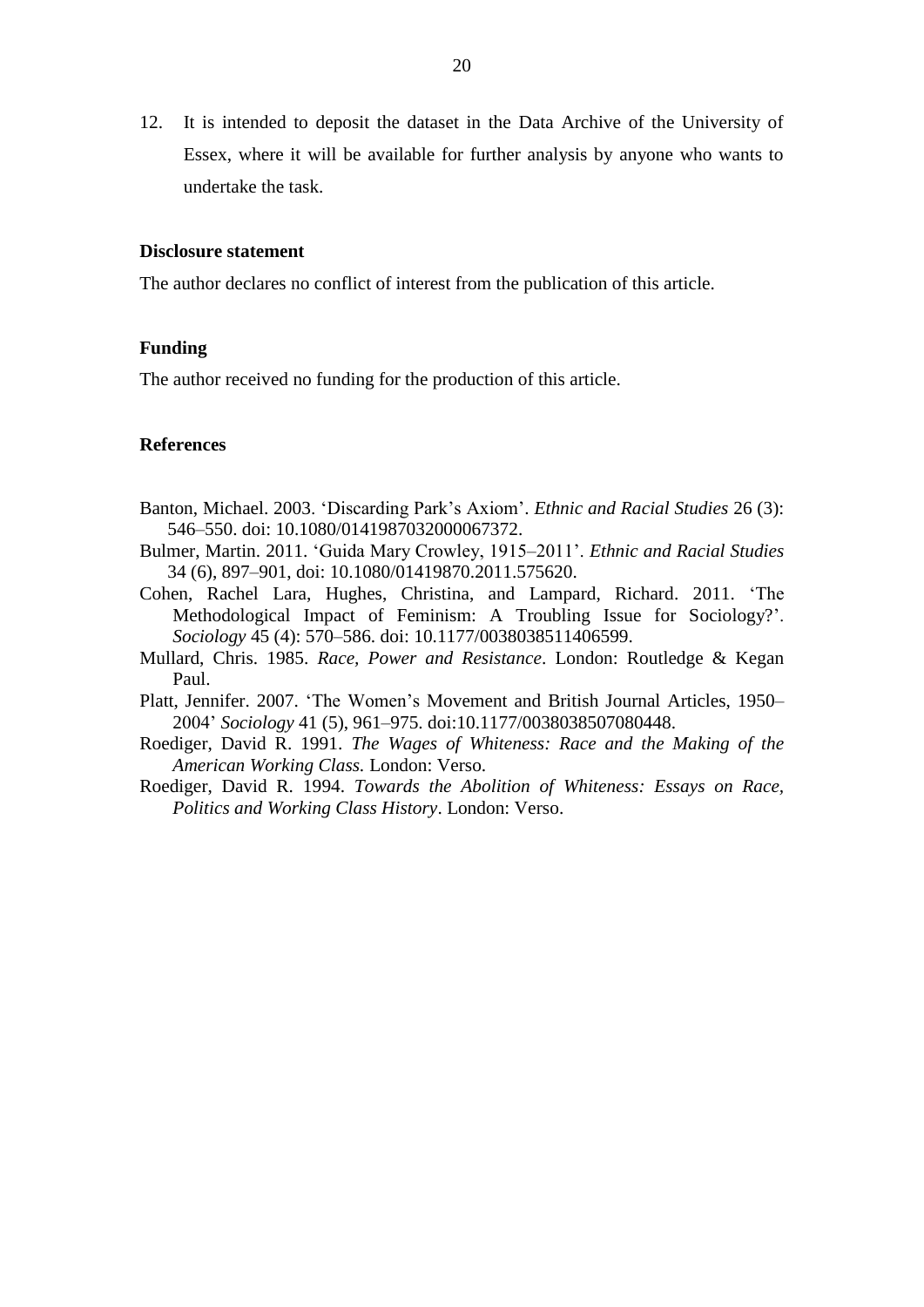|                                                                     | 1978-            | 1983-            | 1988-          | 1993-          | 1998-          | 2003-          | 2008-           | 2013-                          | 1978-            |
|---------------------------------------------------------------------|------------------|------------------|----------------|----------------|----------------|----------------|-----------------|--------------------------------|------------------|
|                                                                     | 82               | 87               | 92             | 97             | 2002           | 07             | 12              | 17                             | 2017             |
| Number of<br>individual issues <sup>1</sup>                         | 20               | 20               | 20             | 20             | 30             | 30             | 51              | 60                             | 251              |
| Mean and<br>(Number) of<br>articles per issue                       | 6.35<br>(127)    | 6.35<br>(127)    | 5.80<br>(116)  | 7.00<br>(140)  | 6.57<br>(197)  | 6.80<br>(204)  | 7.84<br>(400)   | 9.22<br>(553)                  | 7.43<br>(1, 864) |
| Mean and<br>(Number) of<br>book reviews<br>per issue                | 6.45<br>(129)    | 5.40<br>(108)    | 9.75<br>(195)  | 23.05<br>(461) | 20.67<br>(620) | 17.43<br>(523) | 10.73<br>(547)  | <b>Not</b><br>applicable $3$   | 10.54<br>(2,646) |
| Mean and<br>(Number) of<br>books reviewed<br>per issue <sup>2</sup> | 7.75<br>(155)    | 6.75<br>(135)    | 14.05<br>(281) | 27.50<br>(550) | 22.47<br>(674) | 18.80<br>(564) | 11.12<br>(567)  | Not<br>applicable <sup>3</sup> | 11.91<br>(2,990) |
| Number of<br>research notes                                         | $\overline{4}$   | $\overline{10}$  | $\mathbf{1}$   | $\mathfrak{S}$ | $\mathbf{1}$   | $\overline{0}$ | $\overline{0}$  | $\mathbf{0}$                   | $\overline{21}$  |
| Number of<br>research reports                                       | $\overline{7}$   | 8                | 5 <sup>5</sup> | $\overline{0}$ | $\mathbf{0}$   | $\overline{0}$ | $\overline{0}$  | $\mathbf{1}$                   | 21               |
| Number of<br>review articles                                        | $10\,$           | 12               | 16             | 18             | 10             | $\overline{7}$ | 6               | $\overline{0}$                 | 79               |
| Number of<br>discussion/debate<br>articles                          | $\mathbf{0}$     | 1                | $\mathbf{1}$   | $\mathbf{1}$   | $\overline{3}$ | $\overline{3}$ | $\overline{12}$ | 1                              | $\overline{22}$  |
| Special issues<br>and as %age of<br>all issues <sup>5</sup>         | 1(5%)            | 4(20%)           | $2(10\%)$      | 5(25%)         | 7(23%)         | 11(37%)        | 17 (33%)        | 22 (37%)                       | 69 (27%)         |
| Themed                                                              | $\boldsymbol{0}$ | $\boldsymbol{0}$ | $\overline{0}$ | $\mathbf{0}$   |                | $\overline{0}$ | 6               | $\mathfrak{Z}$                 | $\overline{10}$  |

**Table 1.** Data on developments in **ERS** format, eight quinquennia since 1978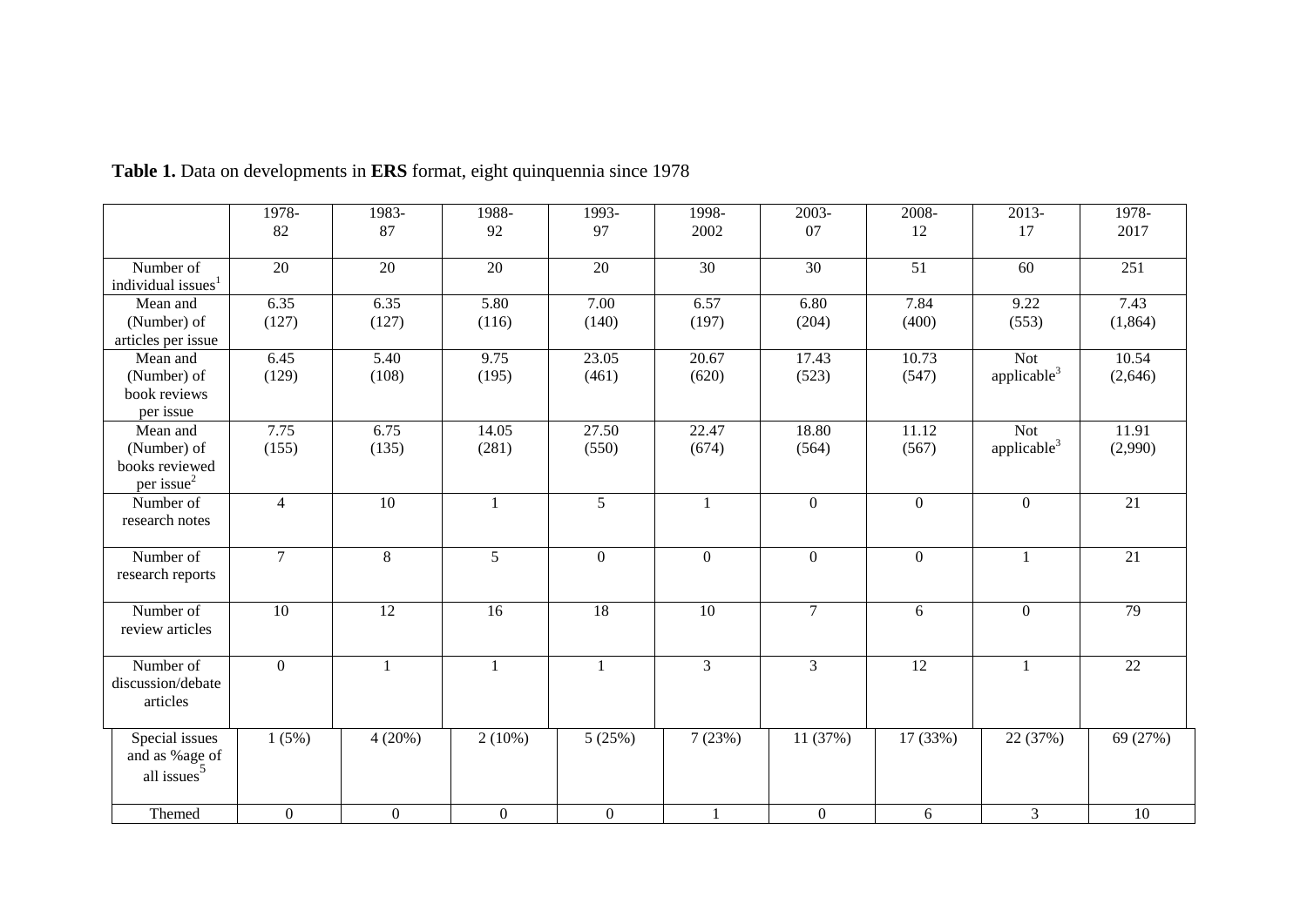| issues/issues<br>with themed<br>section |  |  |  |  |  |
|-----------------------------------------|--|--|--|--|--|
| Symposia                                |  |  |  |  |  |

<sup>1</sup> Recent issues bound in pairs within a single journal product are regarded as two separate issues.

 $2$  This includes books reviewed in Review Articles.

<sup>3</sup> Eleven issues from April 2014 to October 2017 of *ERS Review* contained a further 402 ordinary book reviews, 3 book review articles, and have reviewed a total of 454 books, including those reviewed in the Review Articles and Symposia. Issues in 2013 till the first appearance of *ERS Review* contained 63 book reviews and reviewed 64 books; these 63 and 64 are respectively included in the calculations for the fortyyear figures.

<sup>4</sup> The eleven issues of *ERS Review* to October 2017 contained a further 30 symposia.

<sup>5</sup> This includes some issues with Special Sections.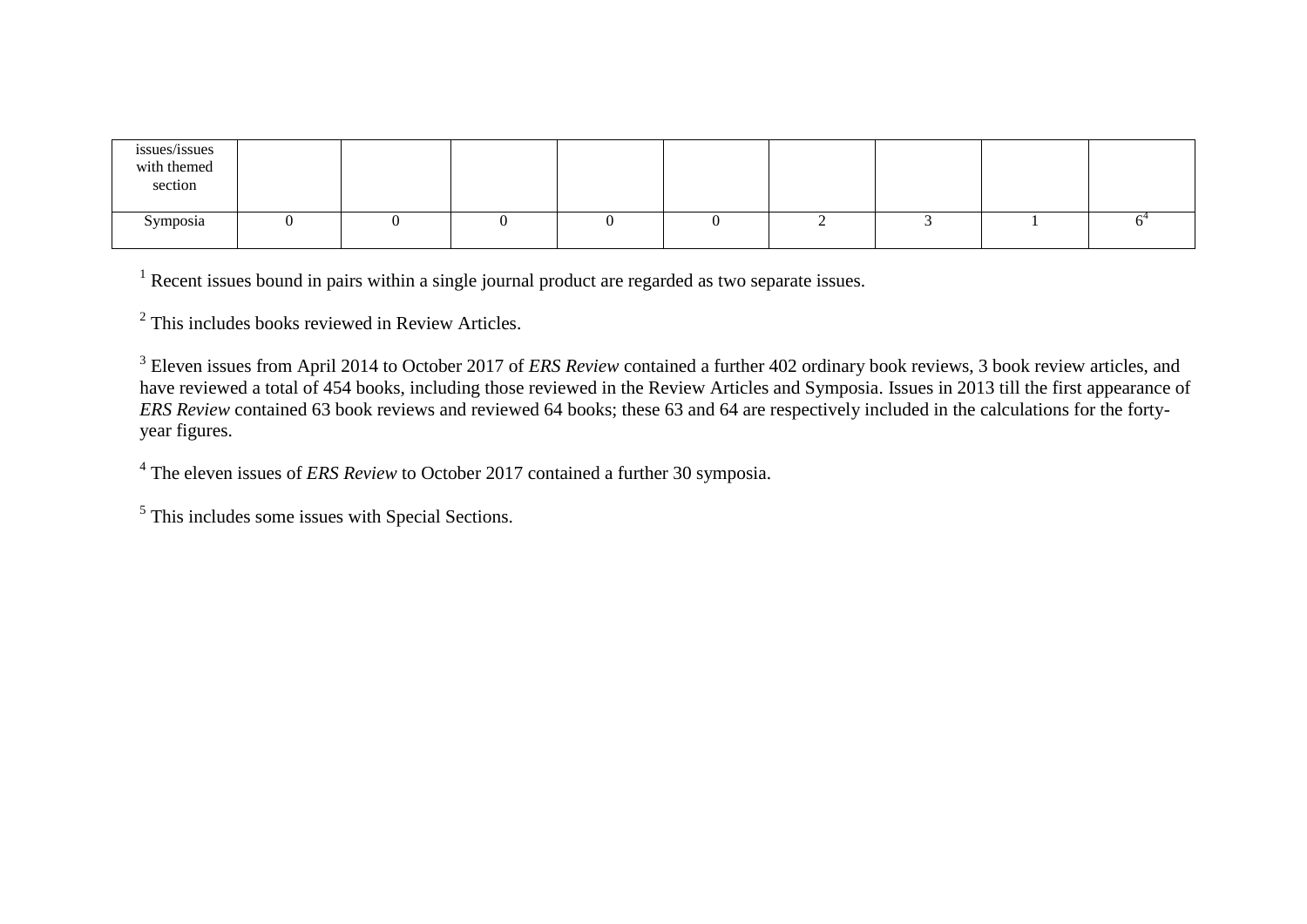# **Table 2.** Characteristics of individual authors and articles in **ERS**, eight quinquennia since 1978, in percentages

| 1978-<br>$\Omega$<br>ŌΖ | 1983-<br>$\sim$ $-$ | 1988-<br>∩∩<br>, , | 1993- | 1998-<br>2002 | 2003-<br>$\sim$<br>$\mathbf{v}$ | 2008-<br>. . | 2013-<br>$\overline{\phantom{a}}$ | 1978-<br>2017 |
|-------------------------|---------------------|--------------------|-------|---------------|---------------------------------|--------------|-----------------------------------|---------------|
|                         |                     |                    |       |               |                                 |              |                                   |               |

## i. Gender of first-listed author

| $\overline{\phantom{a}}$<br>0/2<br><b>First</b><br>Female | 150/<br>. <i>. .</i> . | 18% | 15%<br>-- - - | 22% | 270<br>$\sqrt{ }$ | $\epsilon$<br>∪ ⁄ ∠⁄ ب<br>-- - - | 500<br>۰ سه ب | $-10$<br>J 17 U<br>- - |  |
|-----------------------------------------------------------|------------------------|-----|---------------|-----|-------------------|----------------------------------|---------------|------------------------|--|
| Authors                                                   |                        |     |               |     |                   |                                  |               |                        |  |

#### ii. Country of institution of first-listed author

| UK-pre-1992<br>University      | 22% | 28% | 27% | 28% | 24% | 31% | 13% | 20% | 22% |
|--------------------------------|-----|-----|-----|-----|-----|-----|-----|-----|-----|
| $UK-post-1992$<br>University   | 4%  | 1%  | 3%  | 4%  | 7%  | 4%  | 5%  | 5%  | 4%  |
| Federal Republic of<br>Germany | 0%  | 1%  | 0%  | 1%  | 1%  | 1%  | 3%  | 3%  | 2%  |
| The Netherlands                | 2%  | 5%  | 5%  | 3%  | 3%  | 2%  | 3%  | 6%  | 4%  |
| Four Scandinavian<br>countries | 2%  | 1%  | 1%  | 2%  | 2%  | 3%  | 6%  | 5%  | 4%  |
| Israel                         | 6%  | 5%  | 3%  | 4%  | 6%  | 3%  | 4%  | 3%  | 4%  |
| Canada                         | 6%  | 10% | 6%  | 9%  | 5%  | 1%  | 5%  | 5%  | 5%  |
| <b>USA</b>                     | 35% | 35% | 36% | 36% | 38% | 38% | 39% | 31% | 35% |
| Australia                      | 9%  | 6%  | 8%  | 3%  | 3%  | 4%  | 4%  | 5%  | 5%  |